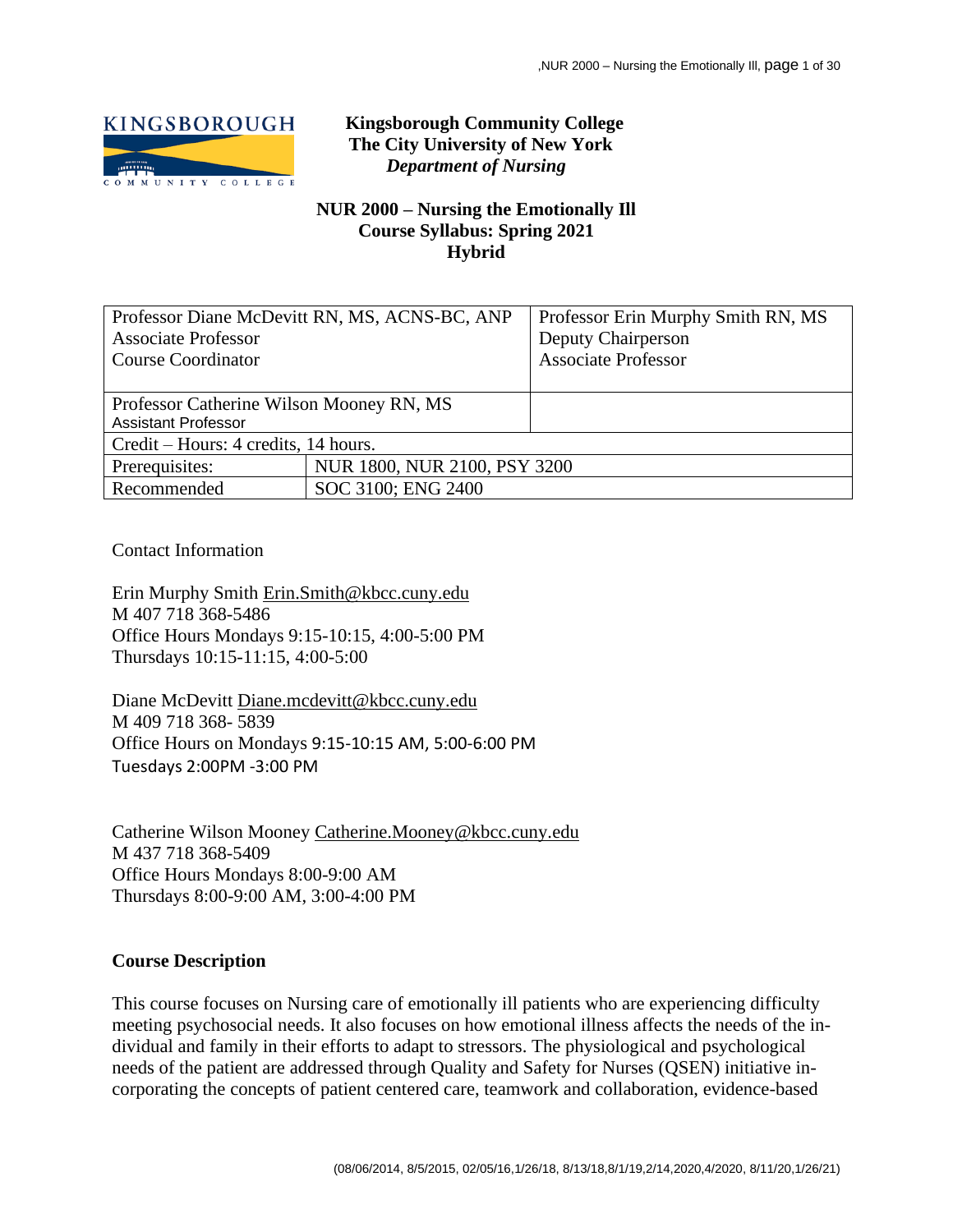practice, safety, quality improvement and informatics, the nursing process, and the Categories of Client Needs. Students are also introduced to the principles of management of patient groups. In addition, this class is designated as a Civic Engagement Course by KCC. To fulfill the Civic Engagement requirement, students will attend a virtual, open Alcoholics Anonymous meeting and submit a reaction paper about that experience. Class work for a typical week consists of five (5) hours of classroom instruction, two (2) hours weekly college laboratory/simulation, and eight (8) hours of health agency experiences. It is essential for students to engage in additional practice for further development of skills. Provisions are available for additional time in the college laboratory for practice.

This course is listed as a hybrid course. Due to the COVID-19 Pandemic the course will be conducted online (synchronously and asynchronously). That is, the lecture and lab, will be held synchronously via Zoom. The COVID-19 pandemic has curtailed the number of hospitals available for clinicals. Consequently, students will be advised whether they will engage in clinicals in a hospital or virtually through synchronous Zoom sessions.

All students should ensure they have access to their cuny.edu email, their library account, CUNYfirst, Office365, CUNY Virtual Desktop, CUNY Dropbox. For assistance, contact the student Helpdesk at L-106 or email at [:helpdesk@students.kbcc.cuny.edu](mailto:helpdesk@students.kbcc.cuny.edu) or phone 718-368- 6679.

# **COURSE STUDENT LEARNING OUTCOMES (SLOs)**

Upon completion of NUR 2000, using the Nursing Process in a variety of health care settings to a diverse population of mental health patients, the student will:

|    | Course SLOs                                                                                                                          |
|----|--------------------------------------------------------------------------------------------------------------------------------------|
| 1. | Structure safe, compassionate, nursing care to patients within the continuum of care in<br>mental health services.                   |
|    | 2. Prioritize patient-centered nursing interventions for patients with mental health problems<br>and disorders.                      |
|    | 3. Deliver nursing care supported by principles of evidence-based practice.                                                          |
|    | 4. Apply critical thinking and clinical reasoning strategies when providing care in mental<br>health nursing.                        |
|    | 5. Implement principles of teamwork and collaboration when working with members of the<br>interdisciplinary mental health team.      |
|    | 6. Analyze pertinent leadership/management methods when providing care.                                                              |
|    | 7. Demonstrate accurate quality documentation while using the principles of information<br>services and systems when providing care. |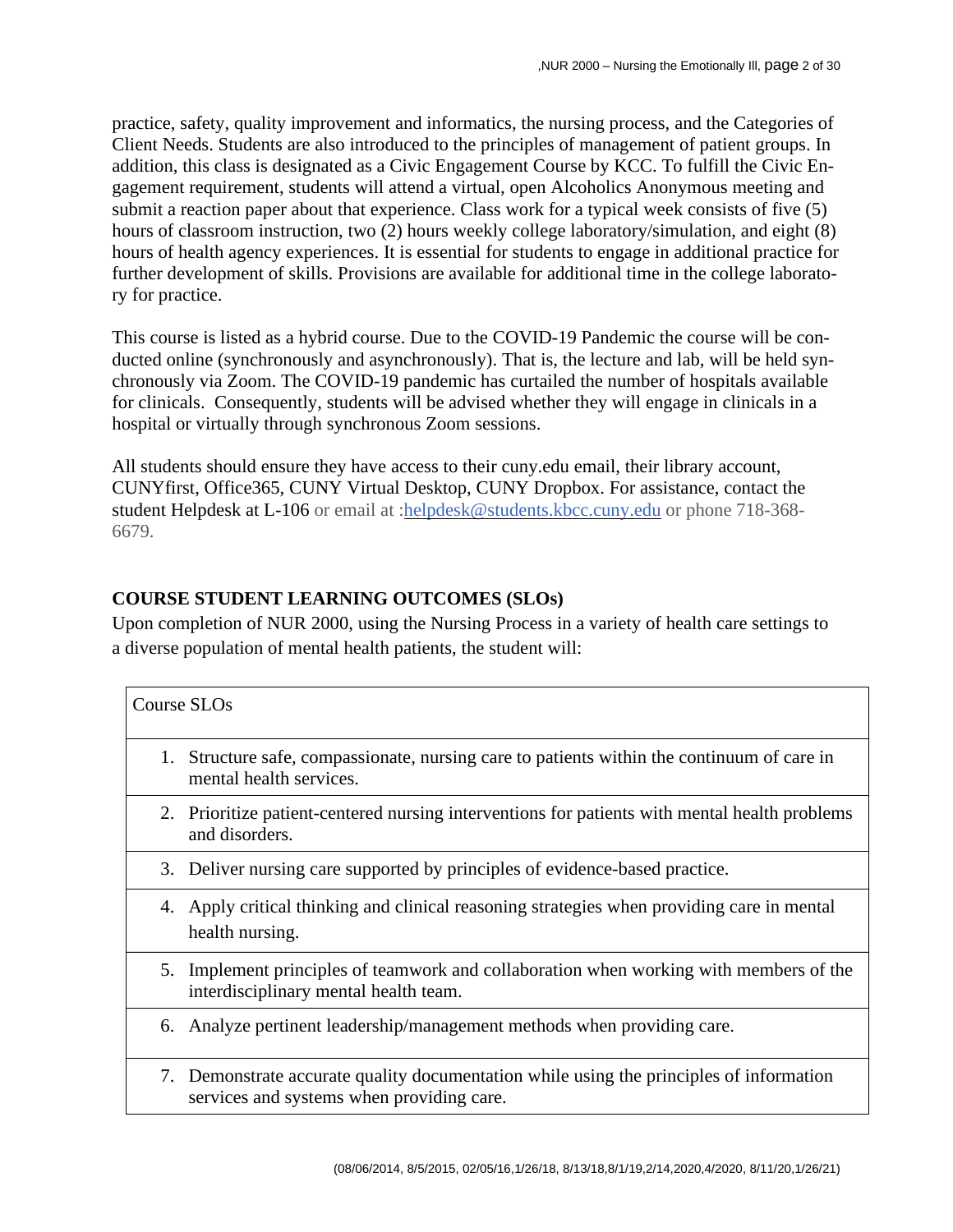8. Practice professional nursing within an ethical and legal framework to protect the rights of mental health patients.

#### **ASSESSMENT MEASURES for COURSE SLOs**

Students will perform satisfactorily in the classroom, laboratory/simulation and clinical setting as evidenced by achieving 75% or greater on written exams, completion/submission of various course specific written assignments, and demonstration of satisfactory performance on course specific clinical competency and evaluation tools.

## **ASSESSMENT TECHNOLOGY INSTITUTE (ATI) TESTING**

Kingsborough's Nursing Department uses ATI Nursing Education tutorials, testing and remediation each semester. Active participation in ATI assignments and testing is a requirement of this course and will account for 2% of the course grade. Notice will be given on updates of ATI proctored exam.

## **ATTENDANCE**

Complete participation in class is possible only when students are able to focus attention on the class; therefore, entering class after it has begun is disrespectful to Faculty and classmates. Talking out of turn or exhibiting other disruptive behaviors is not tolerated and students will be asked to leave the classroom or lab.

All cell phones, smart devices or other multimedia devices that generate sound must be muted or turned off during lectures, labs and clinicals. Students must exit the virtual classroom to make or receive calls.

A student is deemed excessively absent in any course when he or she has been absent 15% of the number of contact hours a class meets during a semester. When a student is excessively absent, a grade of "WU" will be assigned as described in the college catalogue. Attendance at pre- and post-conference for clinical experience is required. Absence from either pre- or post-conference constitutes an absence for the day's experience.

#### **STUDENTS WITH DISABILITIES**

Access-Ability Services (AAS) serves as a liaison and resource to the KCC community regarding disability issues, promotes equal access to all KCC programs and activities and makes every reasonable effort to provide appropriate accommodations and assistance to students with disabilities. Your instructor will make the accommodations you need once you provide documentation from the Access-Ability office (D-205). Please contact AAS for assistance.

#### **EXAM POLICY**

All course exams are administered electronically via ExamSoft. Students will be monitored during the exam therefore it is imperative that the student use a computer with audio and video capabilities. The student testing environment should be in an area with adequate Wi-Fi and free from distractions and personal items. The CUNY Policy on [Academic](https://www.kbcc.cuny.edu/faculty_staff/documents/Academic_Integrity_Policy.pdf#search=academic%20integrity%20policy%20) Integrity is strictly enforced throughout the exam. Any suspected violation of this policy may result in removal from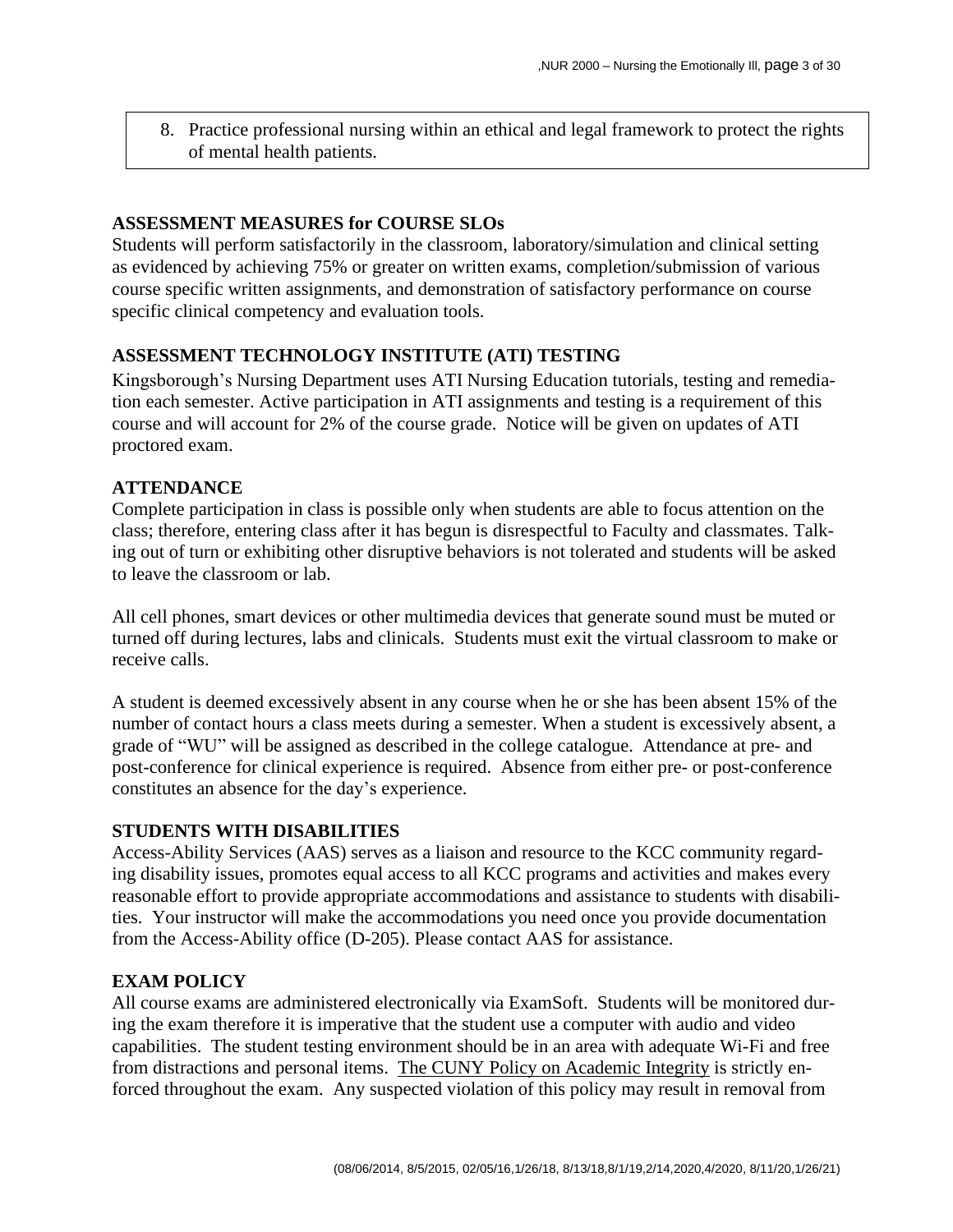the course. Examples of this behavior include, but are not limited to, talking, use of any reading material, hand gesturing, and presence of other individuals in the immediate area. No headphones (both wireless and non-wireless) or any other device that can receive sound is permitted during the exam. There will be no individual exam reviews with faculty members and there will be no group exam review at the end of the exam.

Please be advised that, pursuant to accreditation requirements, the nursing program requires the mandatory use of remote proctoring tools for exams for all students in all nursing courses, regardless of whether a course is given in person or remotely.

#### **ACADEMIC INTEGRITY POLICY**

Kingsborough Community College strives to promote academic integrity among students to help prepare them for their future endeavors. The [International](https://academicintegrity.org/) Center for Academic Integrity defines academic integrity by 5 core values. These values are as follows:

- 1 Honesty: The quest for truth and knowledge by requiring intellectual and personal honesty in learning, teaching, research, and service
- 2 Trust: Academic institutions must foster a climate of mutual trust in order to stimulate the free exchange of ideas.
- 3 Fairness: All interactions among students, faculty and administrators should be grounded in clear standards, practices and procedures.
- 4 Respect: Learning is acknowledged as a participatory process, and a wide range of opinions and ideas is respected.
- 5 Responsibility: A thriving community demands personal accountability on the part of all members and depends upon action in the face of wrongdoing.

#### **EVALUATION**

Grades will be calculated according to college and departmental policy as follows:

| $A +97 - 100$ | $B+ 87-89$    | $C+ 78-79$     | $D+ 66-69$  |
|---------------|---------------|----------------|-------------|
| A $93-96$     | $B = 83 - 86$ | $C \t 75 - 77$ | D $60-65$   |
| $A - 90 - 92$ | $B - 80 - 82$ | $C-70-74$      | $F \leq 60$ |

- W Withdrew without penalty
- WU Unofficial withdrawal (counts as failure)
- INC Doing passing work, but missing an assignment or an examination; changes to a "FIN" if work is not made up by the  $10<sup>th</sup>$  week of the next 12-week session
- FIN Failure as a result of an Incomplete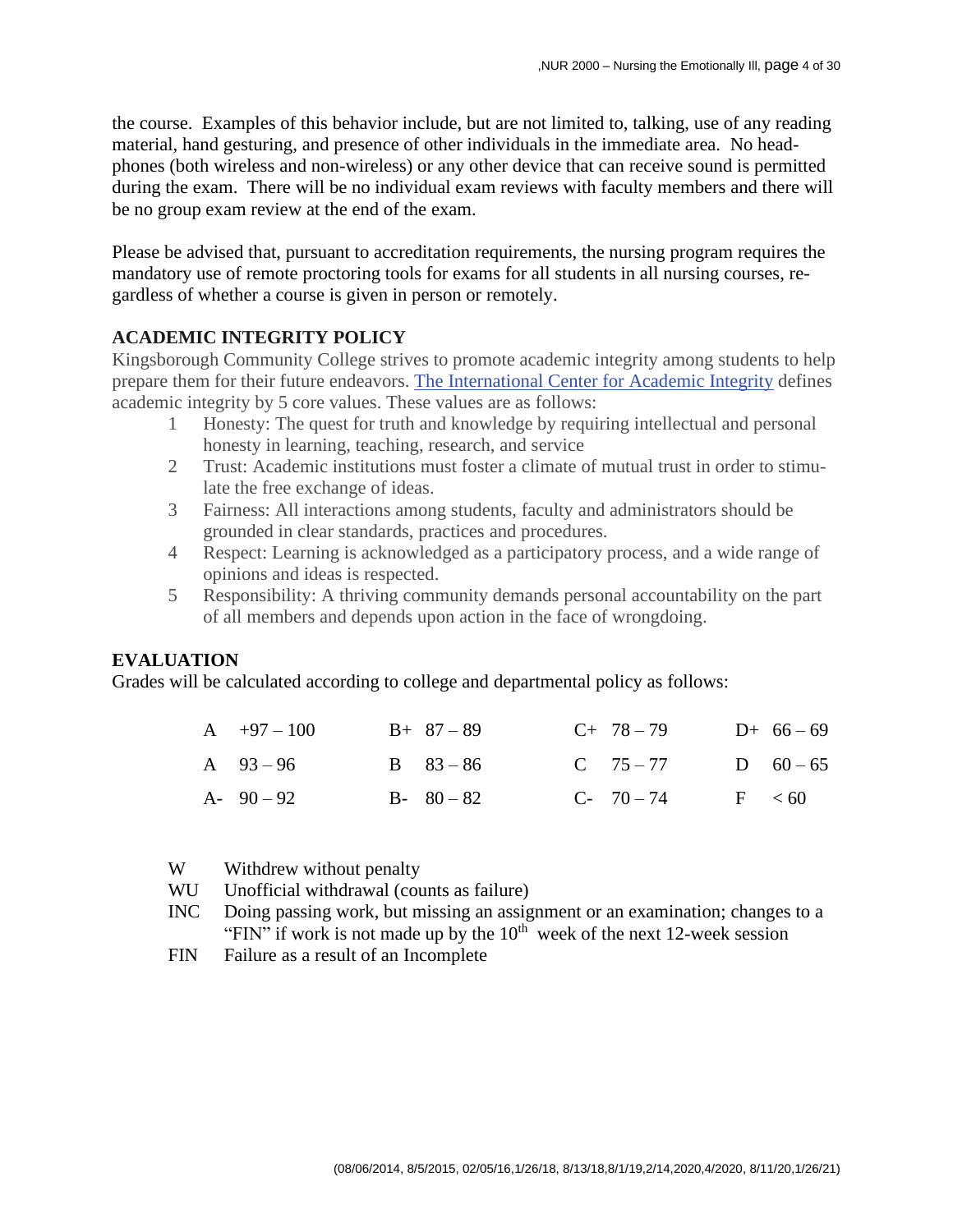#### **Assessments**

#### **NUR 2000 grades will be calculated as follows:**

1. Lecture examinations average (3 exams)

- Exam  $1 = 31.5\%$ ,
- Exam  $2 = 31.5%$
- Final Exam  $= 35\%$
- ATI Assignments and Testing  $= 2\%$

| 2. Review of A Peer Review Journal Article                                                   | Satisfactory or Unsatisfactory                                                                     |
|----------------------------------------------------------------------------------------------|----------------------------------------------------------------------------------------------------|
| 3. Reflection Paper after attendance at an open<br>virtual Alcoholics Anonymous meeting      | Satisfactory or Unsatisfactory                                                                     |
| 4. Clinical competency<br>5. Lab Case Studies<br>6. Unfolding Process Recordings in Clinical | Satisfactory or Unsatisfactory<br>Satisfactory or Unsatisfactory<br>Satisfactory or Unsatisfactory |

For purpose of completing the requirements for assessments 2 through 6, "Satisfactory" is defined as a grade of 75 or above.

Students are expected to take all exams when scheduled. Exceptions to this rule will be for emergency situations and the faculty must know in advance. Students who do not take an exam on the scheduled date are required to take a makeup exam. All makeup exams may be given at the end of the semester. Students who fail to take the scheduled exams or makeup exams will receive a grade of zero for that test.

All written assignments must comply with college standards for written work. Your essays will be submitted via Turnitin on Blackboard. All assignments must be handed in by the end of the course to complete the requirements of the course. However, please submit your essays by the due date. Late essays will be assessed a penalty of 5 points for each day late. If written assignments are not submitted by the end of the course or receive a grade of less than 75, the student will receive a grade of "INC" for the course. Students must submit all assignments prior to the beginning of the next semester in order to progress in the program.

Clinical agency performance will be evaluated as Satisfactory (S) or Unsatisfactory (U). Performance that has been designated as "U" at the end of the course will result in failure of the course. A minimum average grade of "75%" is required on all clinical assignments to achieve a satisfactory clinical grade.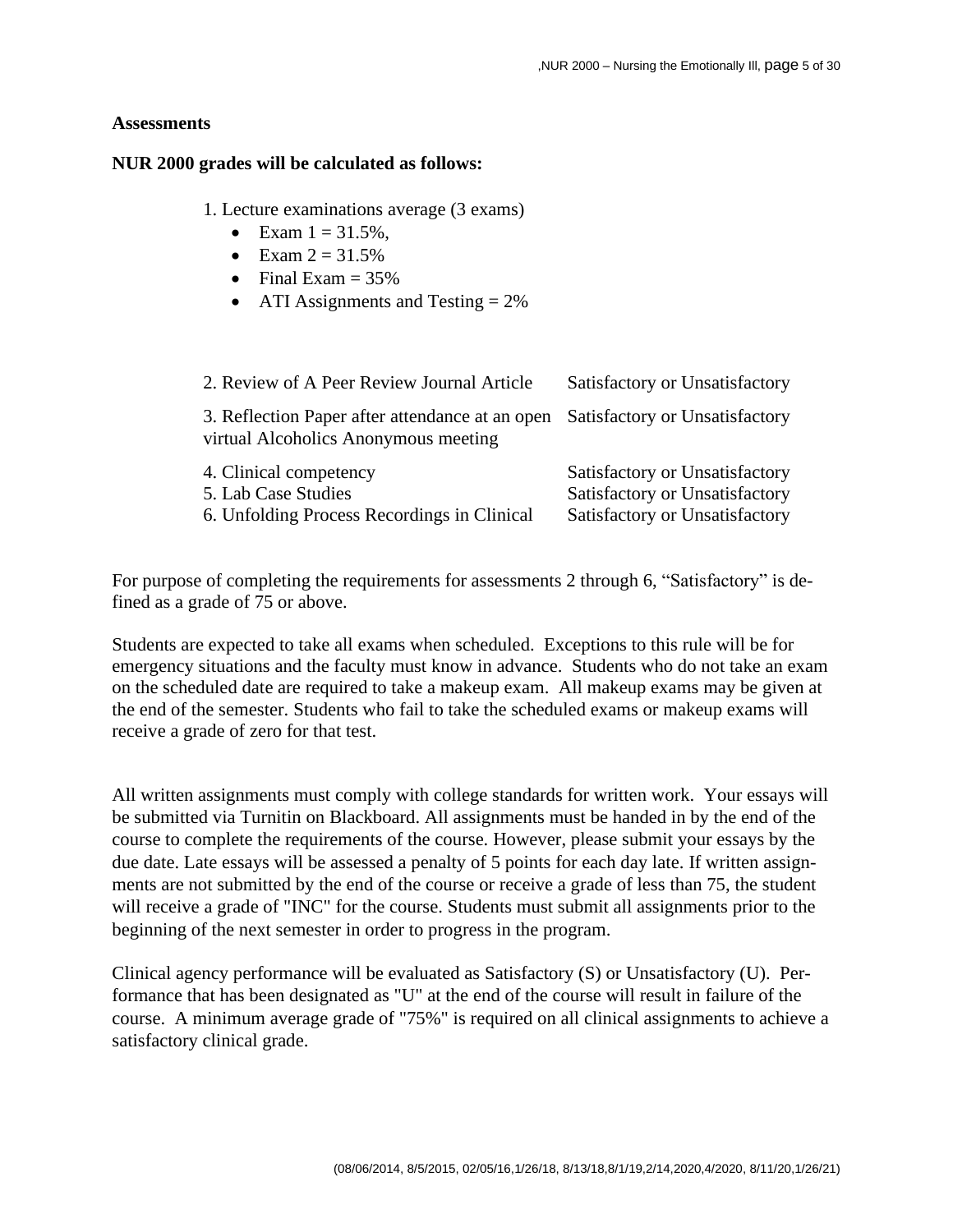A conference with the instructor is required at mid-semester, and at the end of the course, at which time the student's progress in the course will be discussed. In addition, students may initiate conferences with the instructor at other times.

# **CRITERIA FOR RETENTION IN THE NURSING PROGRAM MANDATES THAT STUDENTS:**

- 1. Earn a minimum of a "C" grade in every required Nursing and co-requisite course inclusive of BIO 1200, BIO 5100, ENG 2400, and PSY 3200.
- 2. Students must achieve a grade of "B" in order to pass NUR 1700. Students in NUR 1700 who achieve a failing grade of no less than "C-" may repeat the course one time only after submitting an "Intent to Return to Nursing Course" form.
- 3. Students who achieve a "C- "grade in required clinical nursing course may apply to repeat the course one time only in the semester immediately following, subject to space availability. The minimum grade for clinical courses that are repeated is a "B." The "Intent to Return to Nursing Course" form can be found on the KCC Website Nursing Department page under "Forms". This must be completed and include a plan of success that demonstrates significant changes in how they will approach the course when repeated. Only one required nursing course may be repeated. A grade of less than a "C" in a second nursing course will cause the student to be dismissed from the program.
- 4. Students who enter Nursing 1700 and Nursing 1800 MUST complete the Nursing Program within four years from the date of entry into this course. Any student who has not attended nursing courses for two or more consecutive semesters cannot be readmitted into the Nursing Program unless qualifying examinations have been passed in the required nursing courses previously successfully completed. Qualifying examinations may be repeated only once
- 5. Students in the clinical component can only appeal the retention criteria one time.
- 6. Students in the clinical component can only withdraw once and must be passing to do so.

**PLEASE NOTE:** Any student who receives a grade D+, D or F is out of the program and they may appeal the retention criteria by submitting a letter to the chairperson of the department stating why they have not been successful and a plan of action, if reinstated, to be successful.

| <b>Teaching Strategies</b>                                                                                                          |                                                                                                                                                                                                                              |
|-------------------------------------------------------------------------------------------------------------------------------------|------------------------------------------------------------------------------------------------------------------------------------------------------------------------------------------------------------------------------|
| Lecture-Discussion<br>$\bullet$<br><b>Role Playing</b><br>$\bullet$<br>Group Work<br><b>Case Studies</b><br>Multimedia<br>$\bullet$ | <b>Computer Assisted Instruc-</b><br>tion/ATI<br>Pre and Post Conferences<br><b>Health Agency Experiences</b><br><b>Unfolding Process Recording</b><br><b>Simulated Laboratory Experience</b><br><b>Reflective Questions</b> |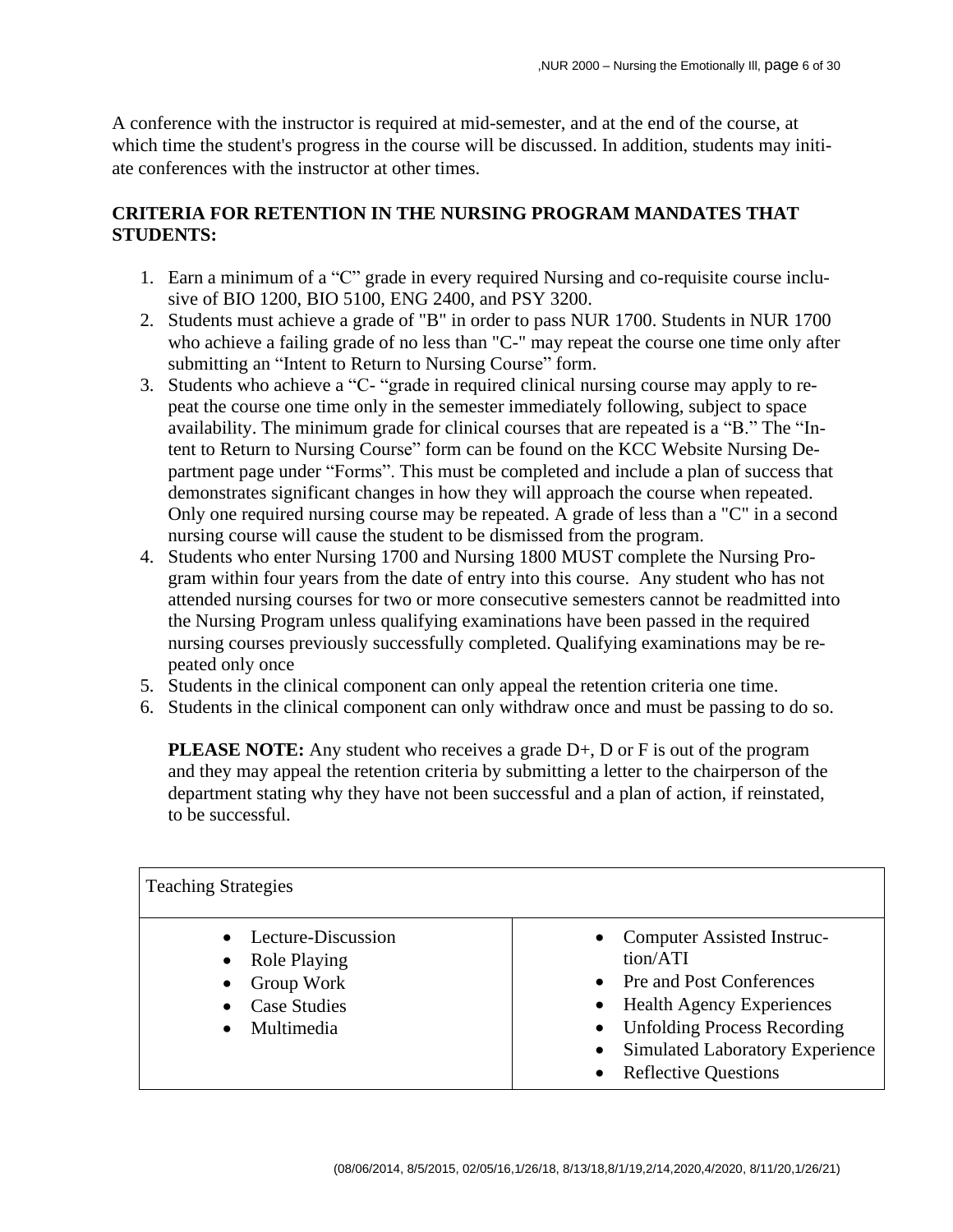## **REQUIRED TEXTBOOK**

Required Textbooks for Nursing 2000: Boyd MaryAnn (2018) Psychiatric Nursing: Contemporary Practice, 6th Edition, Lippincott, Philadelphia. ISBN 9781451192438

## **REQUIRED RESOURCES:**

Assessment Technology Institute (ATI).

## RECOMMENDED BUT NOT REQUIERED TEXTBOOKS:

- · Dudek, Susan G. (2017). Nutrition Essentials for Nursing Practice, 8<sup>th</sup> Edition, Philadelphia, Pa.: J.B. Lippincott.
- Thomas, Clayton L., Editor. (2021). Taber's Cyclopedic Medical Directory, 24<sup>th</sup> Edition. Philadelphia, Pa. F.A. Davis Company.

All students are expected to read and adhere to the policies pertaining to the following, as outlined in the department's Nursing Student Handbook:

- Attendance
	- Malpractice insurance, health clearance, and CPR training, criminal background check
	- Evaluation and grading
	- Clinical competencies
	- College laboratory practice requirements
	- Clinical Agency experience requirements
- Integrity
- Netiquette
- Specific dress requirements for each clinical course
- Drug calculation policy
- Mandatory skills review
- Criteria for retention in the nursing program
- Civility (including appropriate dress)

## **DRESS REQUIREMENTS**

Nursing students are representatives of Kingsborough Community College and must present themselves as professional role models.

- All students are expected to observe good personal hygiene. Only non-perfumed products are to be used.
- Students are required to be dressed professionally at all times. Short skirts, low cut tops, or tight seductive clothing will not be permitted.
- No attire/tinted glasses which cover the students' eyes and/or face is permitted.
- The dress code for clinical courses (except Nursing 2000) requires a white uniform (no scrubs) with the Nursing Department patch sewn to the left upper sleeve of the uniform, 2 inches below the shoulder seam. Students must wear white shoes (no sneakers). Uniforms are to be neat, clean, fit appropriately and be in a good state of repair. Head wear for religious reasons should conform with the uniform colors (white).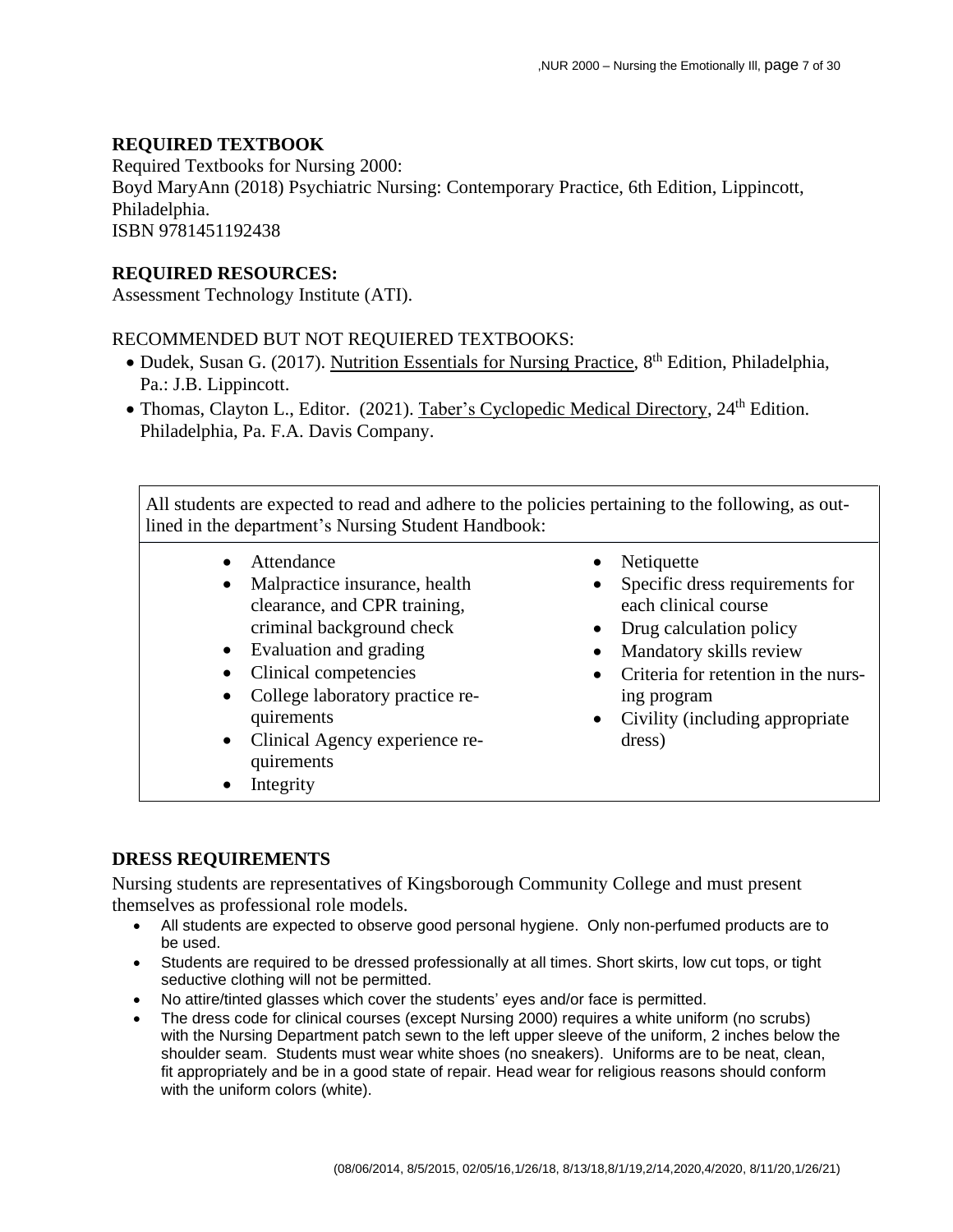- Hair is to be clean, neat off the face and above the collar line. Men are to be clean shaven or have a neatly trimmed beard and/or mustache. Unusual colored hair or decorative and pointed hair ornaments/coverage are not permitted.
- Nails should not extend beyond the fingertips and should be rounded and clean. Only non-chipped nail polish is permitted. Artificial nails of any type are not permitted.
- No jewelry other than a plain wedding ring and/or small stud earring may be worn. No visible body piercing jewelry is permitted.
- A KCC picture ID badge watch with second hand and stethoscope is required.
- Students must also wear the KCC picture identification badge at all off-campus clinical agency experiences.
- Students will wear a lab coat over street clothes when participating in on-campus simulations.
- The dress code for Nursing 2000 requires professional, business attire. Sneakers, tee shirts, jeans, sweatshirts or sweat pants are not permitted. Students may not carry cigarettes on the unit.

Students who come to the clinical setting improperly attired or unprepared for their assignment will be dismissed by their clinical instructor and counted absent.

#### **Additional Dress Code and Other Requirements for NUR 2000**

In the event we return to the clinical area in healthcare organizations; these are the expected dress codes:

Any attire that may negatively impact a patient's psychopathology is not permitted. Professional attire helps clients/patients view you as professionals and avoids any misimpression that you are at the clinical site as a potential friend. Uniforms are not to be worn. The clothing that you wear should not attract attention. Specifically, the following attire is NOT permitted: jeans and tee shirts, skirts above the knee, low cut tops, sheer or see-through clothing, high heels or open toed shoes. Students also cannot wear excessive or hanging jewelry. Students may not carry cigarettes or vaping devices on the psychiatric clinical units. Additionally, all electronic devices including cellular phones are prohibited on any of the psychiatric clinical unit. All students must bring college photo ID. In addition, if the institution requires a hospital photo ID, it must be worn at each clinical.

Students who come to the clinical setting improperly attired or unprepared for their assignment will be dismissed by their clinical instructor and counted absent.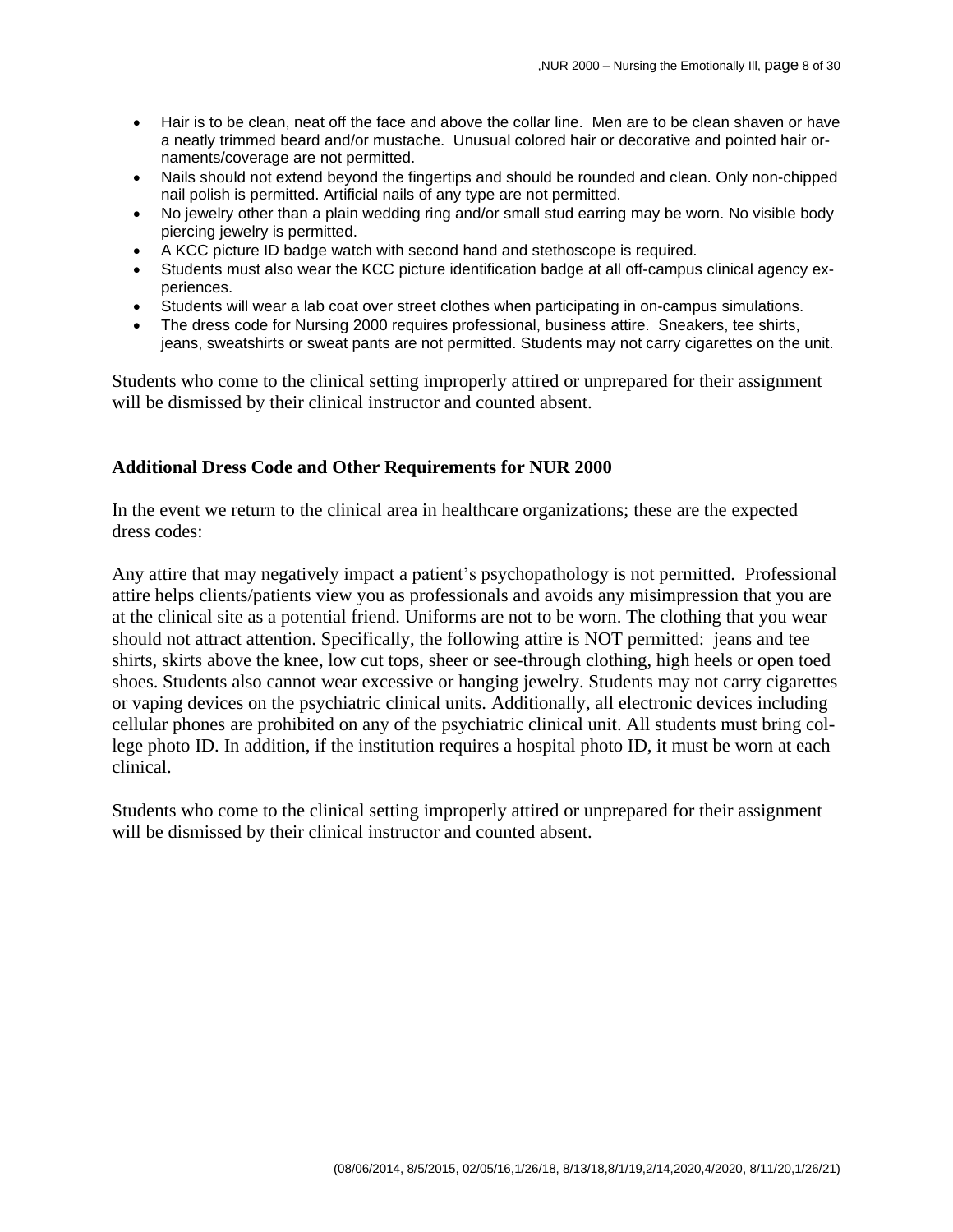Topical Outline

UNIT I Mental Health Care in Contemporary Society

Unit II Foundations of Psychiatric Nursing

Unit III Contemporary Psychiatric Nursing Practice

UNIT V Prevention of Mental Disorders

UNIT VI Care and Recovery for Persons with Psychiatric Disorders

UNIT VIII Care of Older Adults

UNIT IX Care of Special Population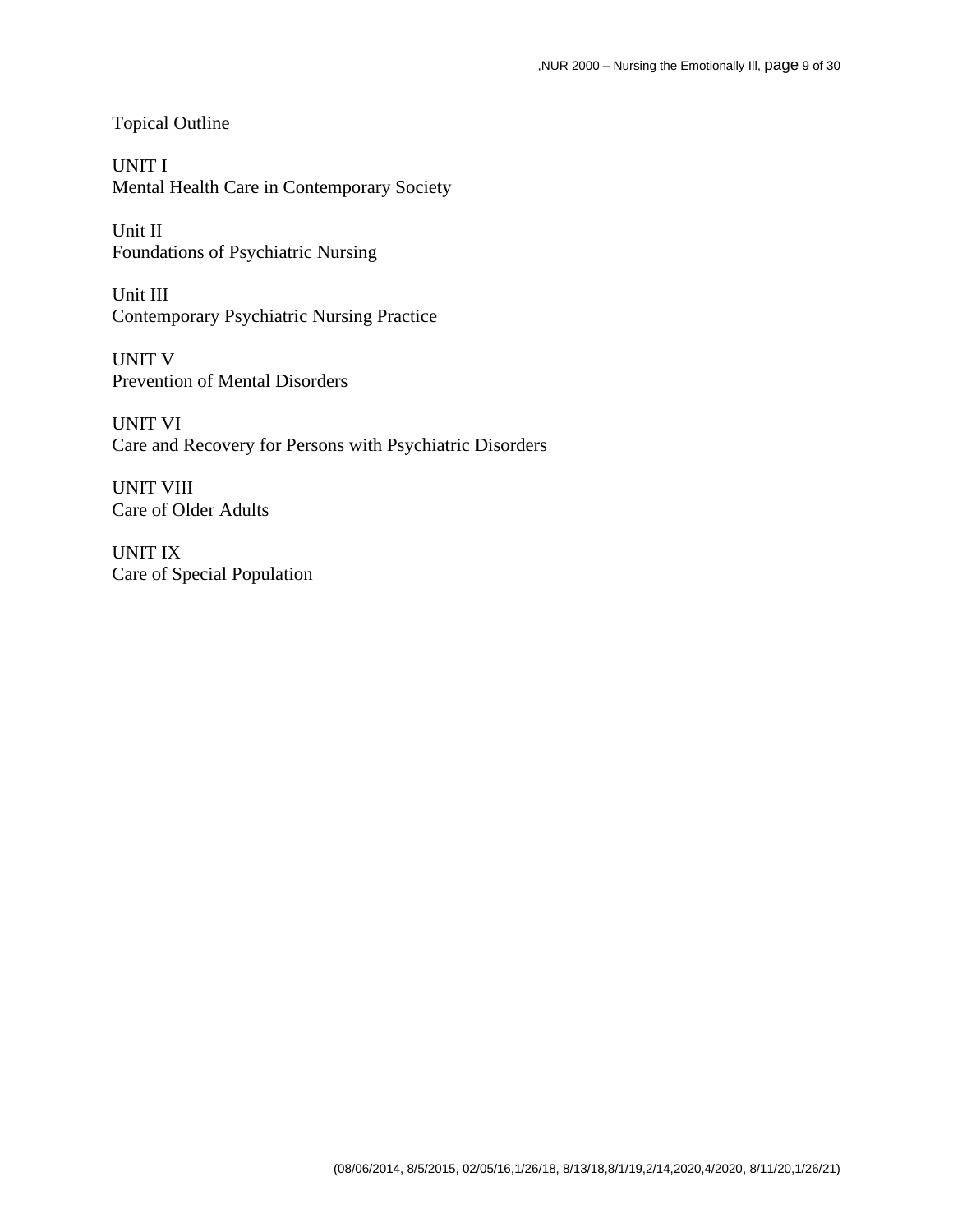| <b>Content/Virtual Lecture Discussion</b>                                                                                                                                                                                                                                                                                                                                                                                                                                                                                                                                                                                                                                                                                                                                                                                                                                                                           |                                                                                                                                                                                                                                                                                                                                                                                                                                                                                                                                                                                                                                                                                           |
|---------------------------------------------------------------------------------------------------------------------------------------------------------------------------------------------------------------------------------------------------------------------------------------------------------------------------------------------------------------------------------------------------------------------------------------------------------------------------------------------------------------------------------------------------------------------------------------------------------------------------------------------------------------------------------------------------------------------------------------------------------------------------------------------------------------------------------------------------------------------------------------------------------------------|-------------------------------------------------------------------------------------------------------------------------------------------------------------------------------------------------------------------------------------------------------------------------------------------------------------------------------------------------------------------------------------------------------------------------------------------------------------------------------------------------------------------------------------------------------------------------------------------------------------------------------------------------------------------------------------------|
| • Course Overview<br>- Review of syllabus<br>- Patient assignments<br>- Agency policies<br>- Pre and post-conferences<br>- Psychiatric Mental-Health Nursing<br><b>Evidenced-Based Practice</b><br>- Mental Health and Mental Disorders:<br>Fighting Stigma & Promoting Recov-<br>ery<br>- Cultural and Spiritual Issues Related<br>to Mental Health<br>- Patient Rights and Legal Issues<br>- Mental Health Care in the Community<br>• Mental Health<br>- Definition<br>- Pathophysiology<br>- Etiological factors<br>- Classifications<br>o DSM IV<br>o NANDA<br>o Persistent mental illness<br>o Stress/ defense mechanisms<br>• Community management of mental<br>illness<br>• Related Factors:<br>- Age<br>- Genetics<br>- Homelessness<br>- Substance abuse<br>Trans-cultural considerations<br>• Assessment<br>- Nursing history<br>- Mental Status exam<br>- Physical assessment<br>- Psychological Testing | • Planning<br>- Expected outcome criteria<br>- Health promotion activities<br>- Therapeutic interventions<br>- Legal/ethical implications<br>$-$ HIPAA<br>• Independent activities<br>- Coping strategies<br>- Therapeutic communication<br>Collaborative activities<br>$\bullet$<br>- Cognitive therapy<br>- Group<br>- Milieu<br>- Behavior modification<br>- Team concepts<br>- Crisis intervention<br>- Family therapy<br>- Referral/community resources<br>- Discharge planning<br>Day hospital<br>$\circ$<br>o Long-term in-patient care<br>Domiciliary/assisted living<br>$\circ$<br>Case management<br>$\circ$<br>• Evaluation of outcome criteria<br>Revision of plan<br>$\circ$ |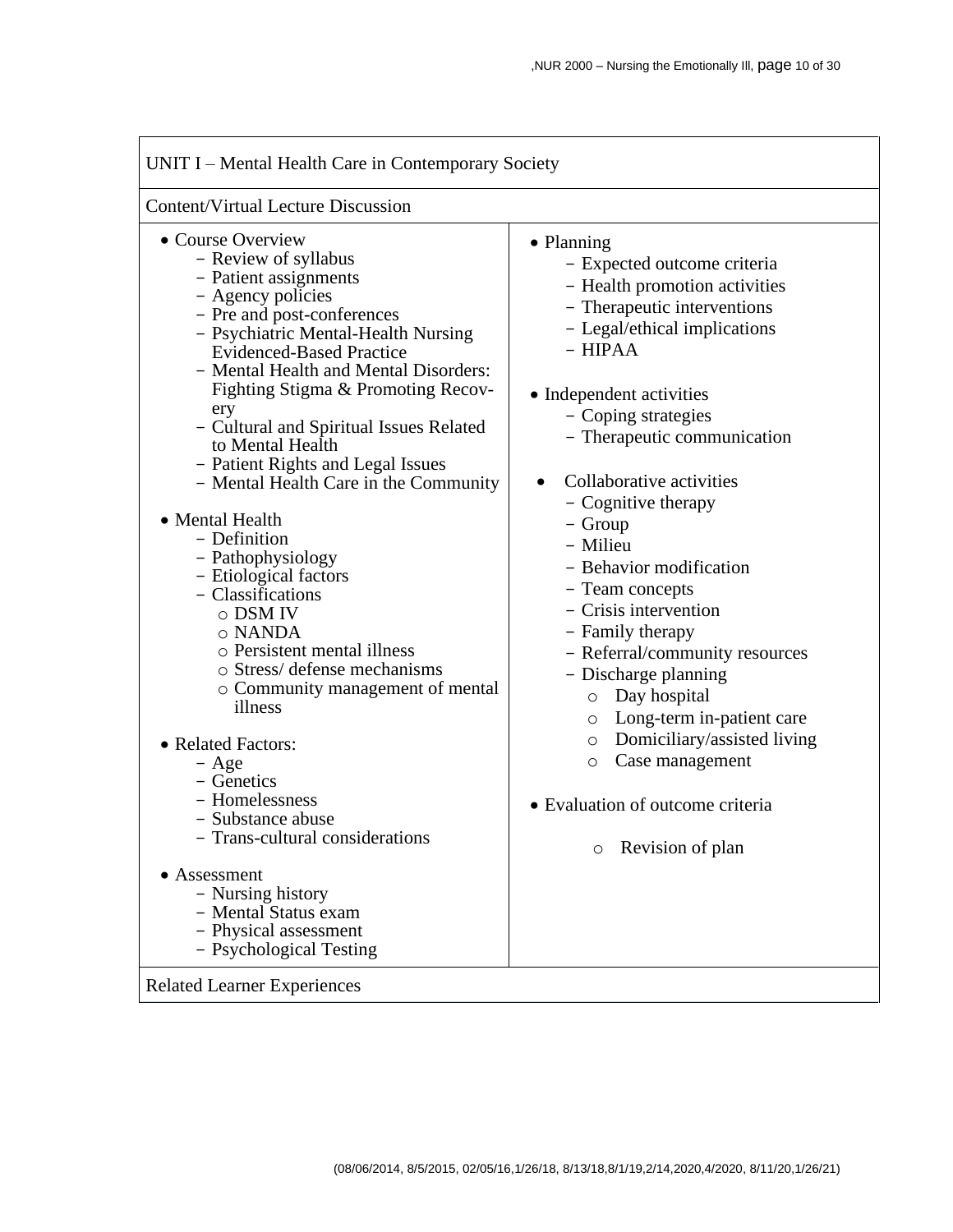## UNIT I – Mental Health Care in Contemporary Society

## Required Reading

- Nursing 2000 Syllabus
- Review: PSY 1100 and PSY 3200, NUR 1700, 1800, 2100
- Boyd, Chapters  $1, 2, 3, 4, 5$

Recommended Resources

Assessment Technology Institute (ATI)

Recommended Reading

• McDevitt, D. "Psychiatric advance directives: Navigating the regulatory landscape." Nursing 2019.49(12): 14-17.

Learner Activities

- Pretest and case study on each chapter covered
- Article review and group discussion
- Simulations, role-playing
- Watch and learn videos
- NCLEX-Style Chapter Review Questions

## Lab #1 Objectives

- Identify manifestations of various mental health disorders
- Analyze data from case study and prioritize nursing problems
- Identify ethical frameworks used in psychiatric nursing
- Discuss the basic tools of psychiatric –mental health nursing
- Develop a comprehensive plan of care for a patient with mental health disorder
- Identify teaching strategies for patients with mental health disorders
- Discuss selected challenges of psychiatric –mental health nursing

# Virtual Agency Objectives

- Perform a nursing assessment on a patient who has a mental health disorder
- Analyze assessment data
- Formulate relevant nursing problems for the patient
- Prioritize nursing problems
- Formulate plan to achieve optimum patient outcomes
- Implement the plan
- Evaluate patient outcomes
- Communicate & collaborate with the patient and healthcare team
- Educate patient
- Preventive health strategies
- Health maintenance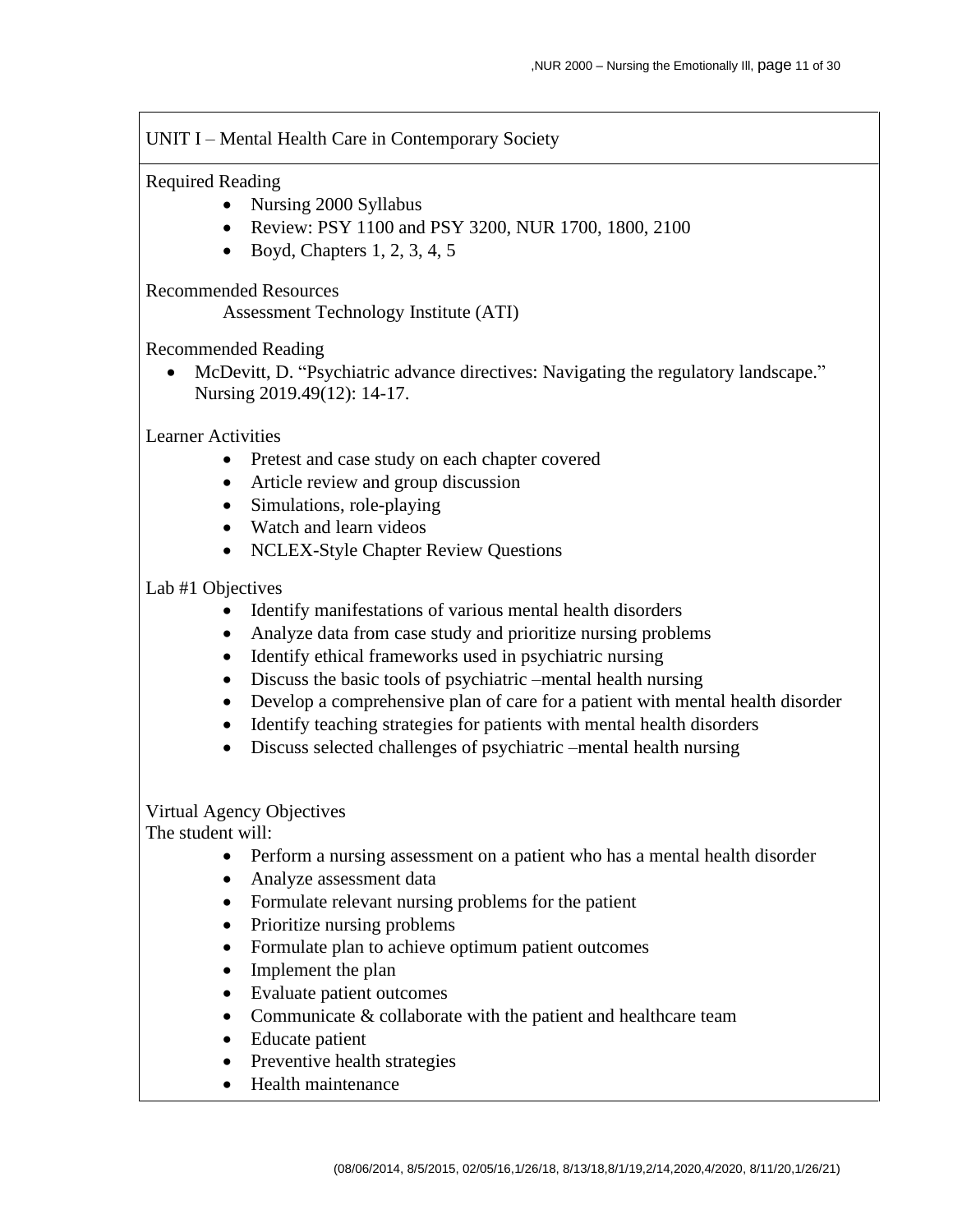# UNIT I – Mental Health Care in Contemporary Society

- Coping Skills
- Medications
- Community resources
- Incorporate national patient safety goals to ensure safe effective care.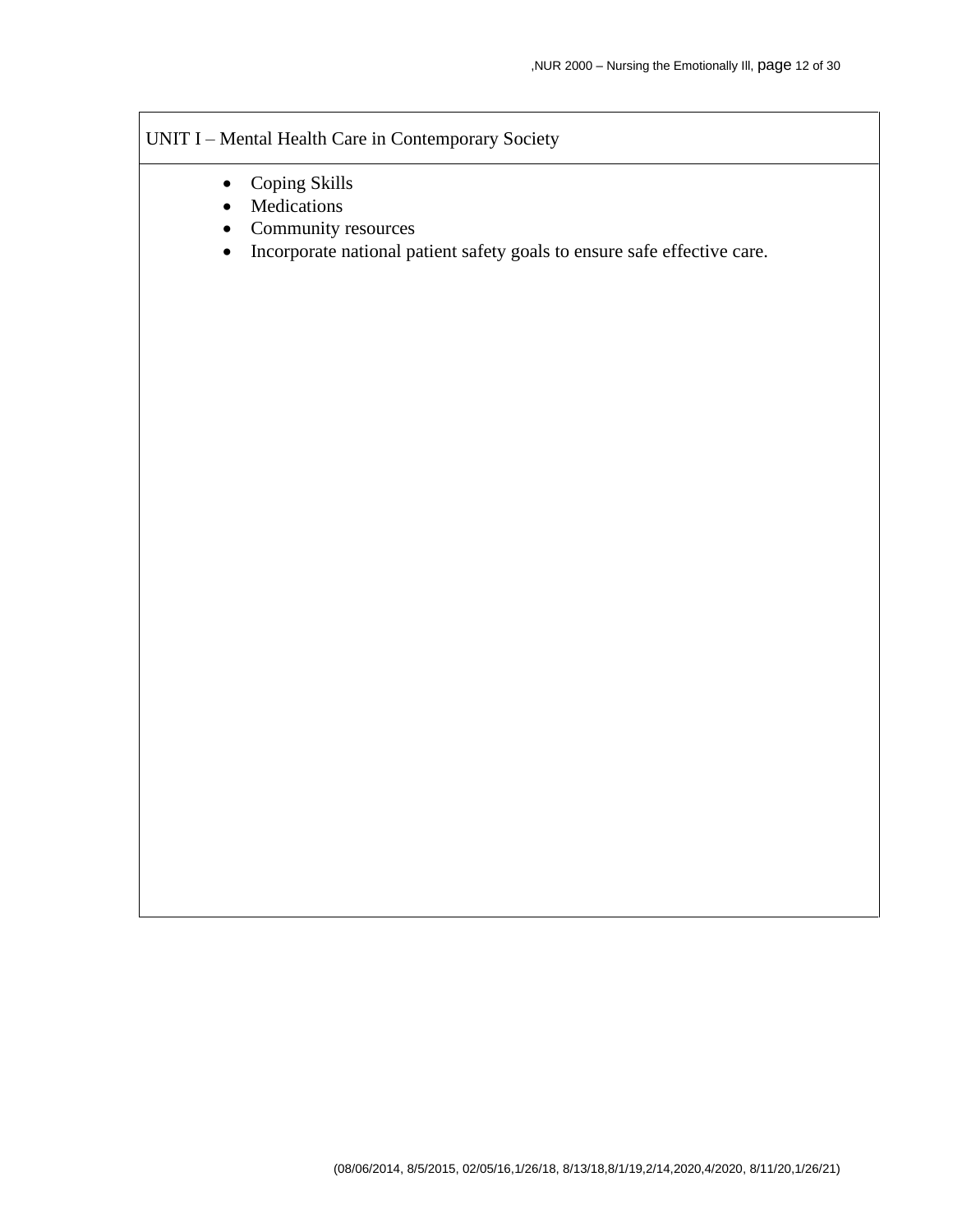| Unit II – Foundations of Psychiatric Nursing                                                                                                                                           |  |  |  |
|----------------------------------------------------------------------------------------------------------------------------------------------------------------------------------------|--|--|--|
| <b>Content/Lecture Discussion</b>                                                                                                                                                      |  |  |  |
| • Overview<br>• Ethics, Standards<br>and Nursing Frameworks<br>• Psychosocial Theoretic Basis of<br><b>Psychiatric Nursing</b><br>• Biological Foundations of Psychi-<br>atric Nursing |  |  |  |
| <b>Related Learner Experiences</b>                                                                                                                                                     |  |  |  |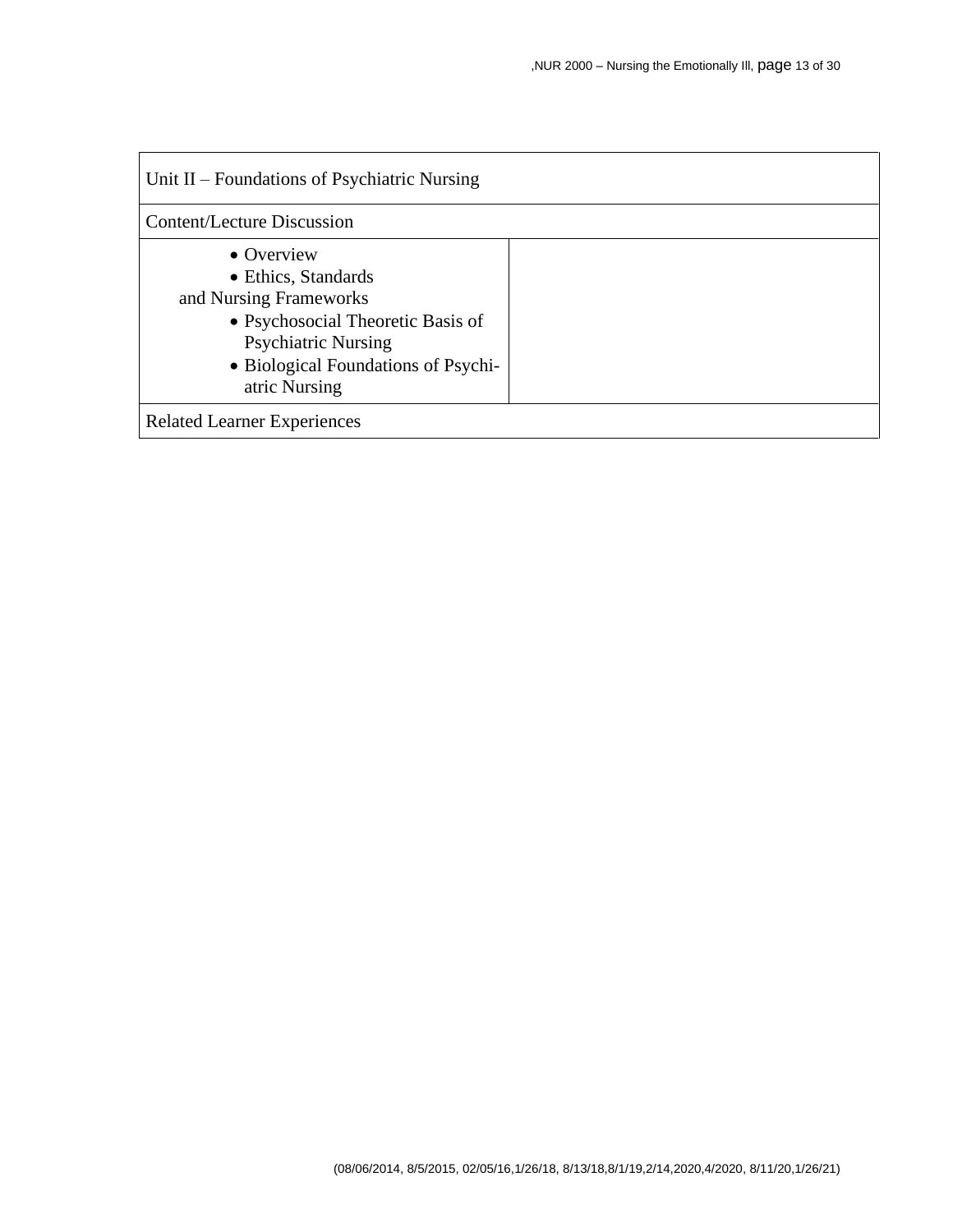Unit II – Foundations of Psychiatric Nursing

Required Reading

• Boyd, Chapters 6,7,8

Recommended Resources

Assessment Technology Institute (ATI)

Recommended Reading

- Murphy Smith, E. "A first episode of psychosis." Nursing Made Incredibly Easy. 2020; 18(4): 23-26.
- Haddad, L., Geiger, R. "Nursing ethical considerations" NCSB 2020

#### Learner Activities

- Virtual Simulation "Hearing Voices"
- Article review and group discussion
- Pre-test and case study on each chapter covered
- Watch and learn videos
- NCLEX-Style Chapter Review Questions

Lab #2 Objectives

The student will:

- Identify manifestations of schizophrenia and other mental health disorders
- Analyze data from case study and prioritize nursing problems
- Identify ethical frameworks used in psychiatric nursing
- Discuss the basic tools of psychiatric –mental health nursing
- Develop a comprehensive plan of care for a patient with mental health disorder
- Identify teaching strategies for patients with mental health disorders
- Discuss selected challenges of psychiatric –mental health nursing

Virtual Clinical Agency Objectives

- Perform a nursing assessment on a patient who has mental health disorder
- Analyze data
- Formulate relevant nursing problems for a patient who has a mental health disorder
- Prioritize nursing problems
- Formulate plan to achieve patient outcomes for a patient who has mental health disorder
- Implement the plan
- Evaluate patient outcomes
- Communicate & collaborate with the patient and healthcare team
- Teach a patient who has a mental health disorder
- Preventative health strategies
- Health maintenance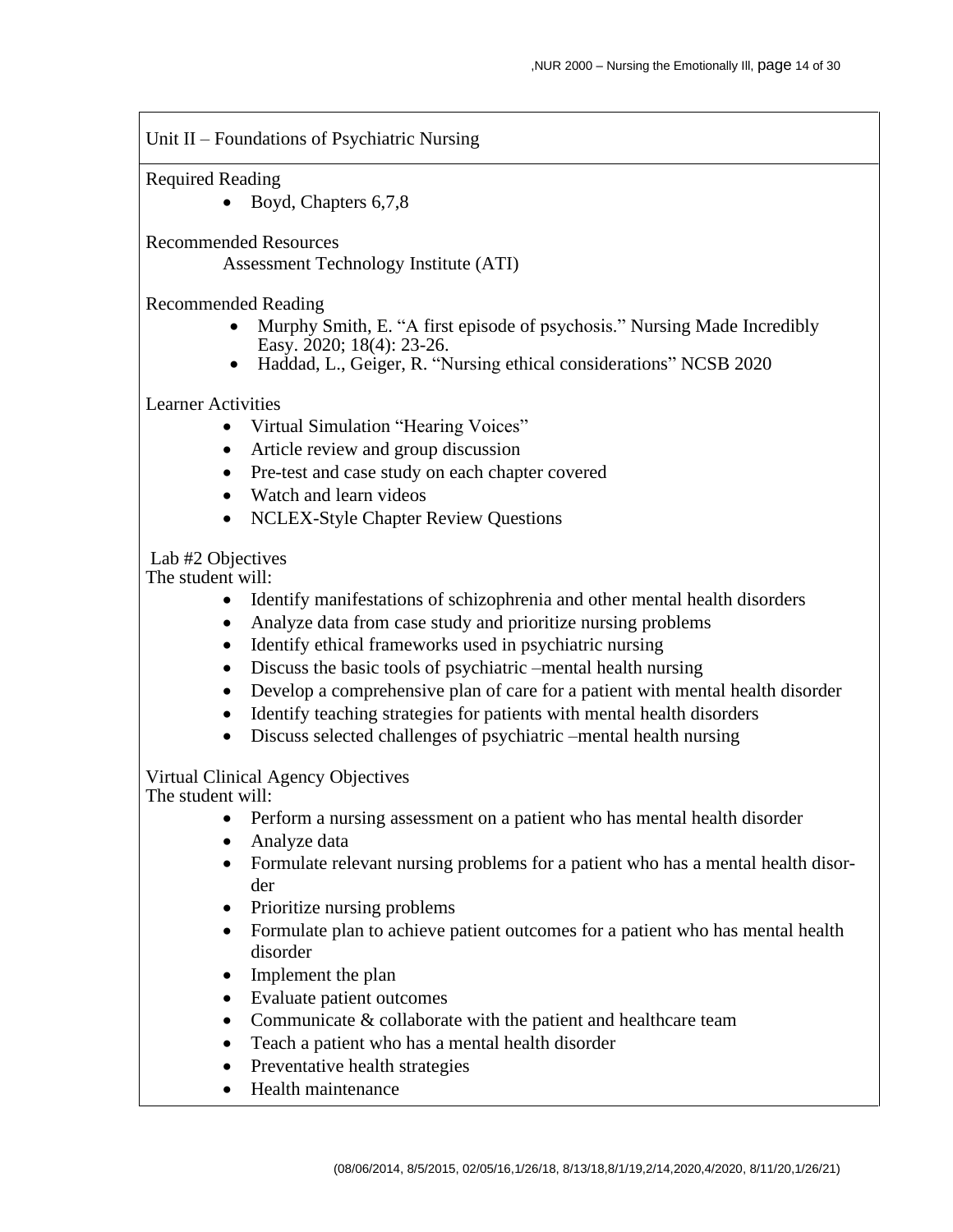# Unit II – Foundations of Psychiatric Nursing

- Coping skills
- Medications
- Lifestyle modifications
- Incorporate National Patient Safety Goals to ensure safe effective care delivery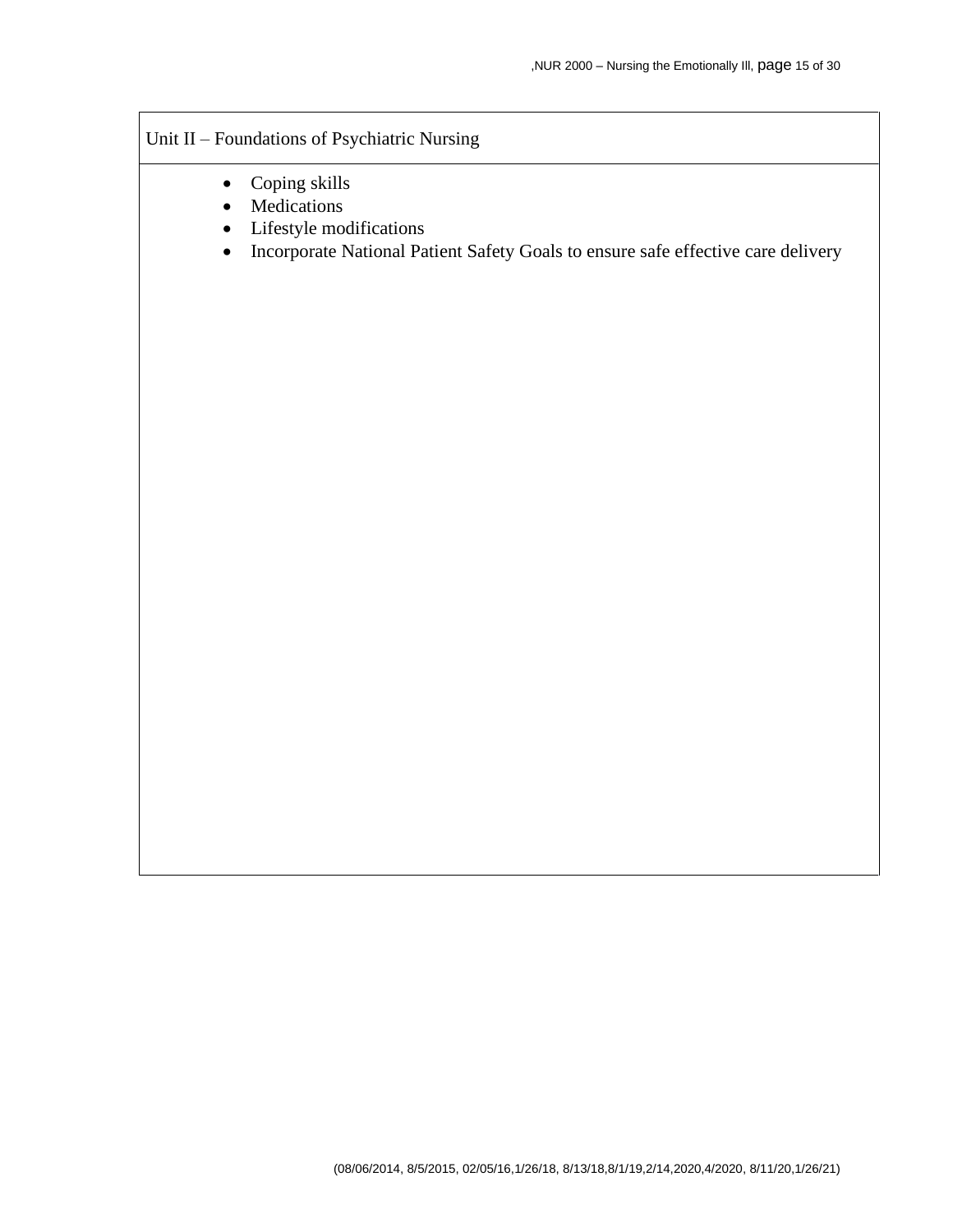| Unit III – Contemporary Psychiatric Nursing Practice                                                                                                                                                                                                                                                                                                                                                                                                                                                                                                                                                                                                                                                                        |                                                                                                                                                                                                                                                                                                                                                                                                                                                                                                                                                                                                                                                                 |  |  |
|-----------------------------------------------------------------------------------------------------------------------------------------------------------------------------------------------------------------------------------------------------------------------------------------------------------------------------------------------------------------------------------------------------------------------------------------------------------------------------------------------------------------------------------------------------------------------------------------------------------------------------------------------------------------------------------------------------------------------------|-----------------------------------------------------------------------------------------------------------------------------------------------------------------------------------------------------------------------------------------------------------------------------------------------------------------------------------------------------------------------------------------------------------------------------------------------------------------------------------------------------------------------------------------------------------------------------------------------------------------------------------------------------------------|--|--|
| <b>Content/Virtual Lecture Discussion</b>                                                                                                                                                                                                                                                                                                                                                                                                                                                                                                                                                                                                                                                                                   |                                                                                                                                                                                                                                                                                                                                                                                                                                                                                                                                                                                                                                                                 |  |  |
| • Communication and Therapeutic Relation-<br>ship<br>• The Psychiatric-Mental Health Nursing<br>Process<br>• Psychopharmacology, Dietary Supplements<br>and Biological Interventions<br>• Cognitive Interventions in Psychiatric<br><b>Nursing</b><br>• Overview<br>- Definitions<br>- Classification<br>- Pathophysiology<br>- Etiological factors<br>$\circ$ Genetic<br>o Biochemical<br>o Psychological<br>• Assessment<br>- Nursing history<br>- Physical assessment<br>- Diagnostic/Lab tests<br>• Nursing Priority Problems<br>- Hopelessness<br>- Powerlessness<br>- Chronic low self-esteem<br>- Social isolation<br>- Risk for suicide<br>- Risk for loneliness<br>- Ineffective mgmt. of therapeutic regi-<br>men | Planning<br>$\bullet$<br>- Expected outcome criteria<br>- Health promotion activities<br>- Therapeutic intervention<br>- Legal/ethical considerations<br>- Cultural considerations<br>• Implementation - Independent Activities<br>- Health promotion<br>o Physical/protective needs<br>o Interpersonal relationships<br>o Cognitive-behavioral therapy<br>o Dietary restrictions<br>• Implementation - Collaborative Activities<br>- Medications<br>-- Procedures/Treatments<br>$\circ$ Group therapy<br>o Family therapy<br>- Discharge planning<br>- Referrals/community resources<br>• Evaluation<br>- Evaluation of outcome criteria<br>- Revision of plan |  |  |
| <b>Related Learner Experiences</b>                                                                                                                                                                                                                                                                                                                                                                                                                                                                                                                                                                                                                                                                                          |                                                                                                                                                                                                                                                                                                                                                                                                                                                                                                                                                                                                                                                                 |  |  |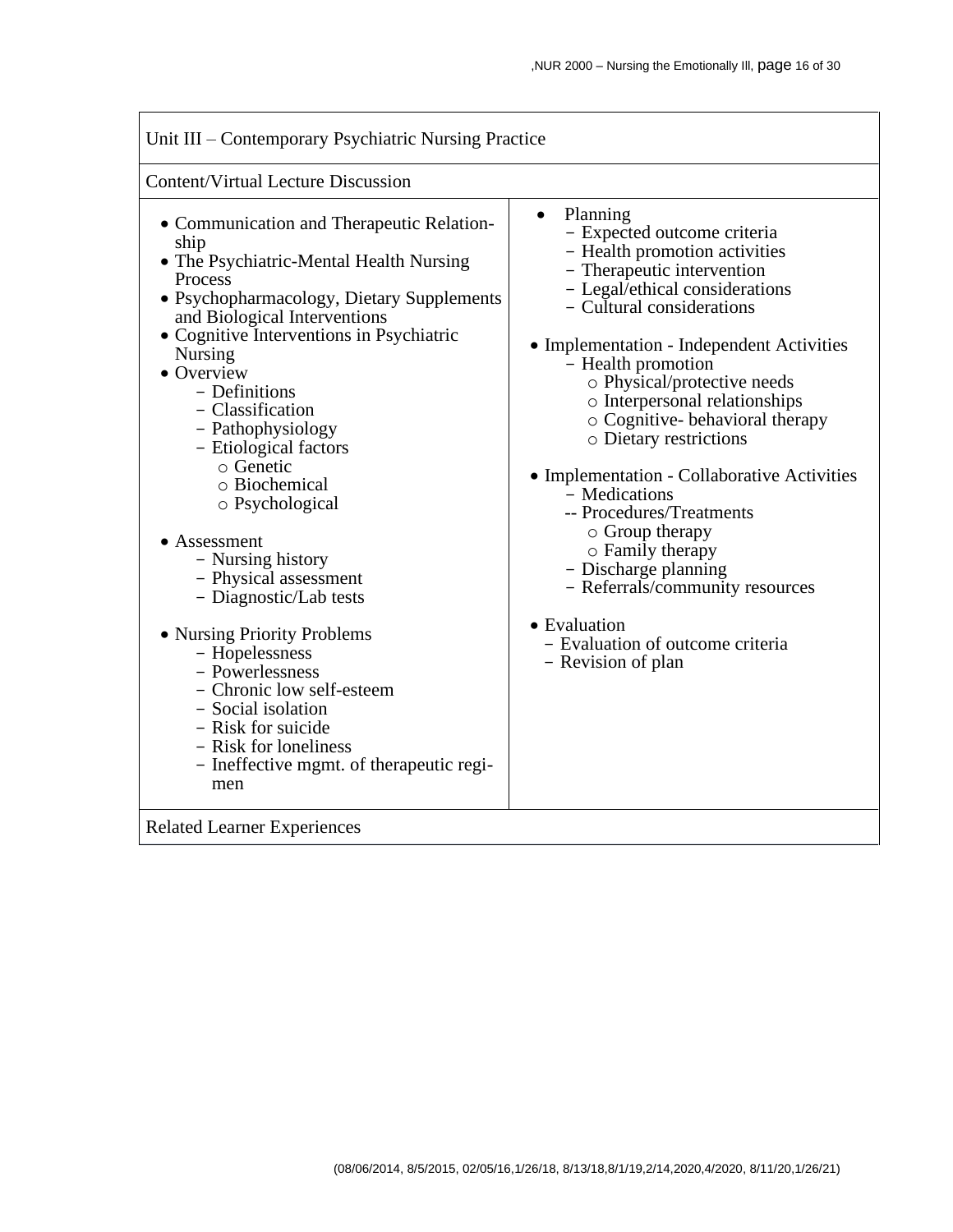Unit III – Contemporary Psychiatric Nursing Practice

Required Reading

• Boyd, Chapters 9, 10, 11, 12

Recommended Resources

Assessment Technology Institute (ATI)

Recommended Reading

• Stuart, W. Moore, B. "Communicating with empathy in a world of polarity conflict." Nursing Management 2019. 49(8): 16-23.

Learner Activities

- Pre-test and case study on each chapter covered
- Article review and group discussion
- Simulation, role playing
- Watch and learn videos
- NCLEX-Style Chapter Review Questions

Lab #3 Objectives

The student will:

- Develop a repertoire of verbal and non-verbal communication
- Discuss the significance of defense mechanisms
- Explain what occurs in each of the three phases of the nurse patient relationship; orientation, working and resolution
- Explain how the nurse can establish a therapeutic relationship with patients by using rapport and empathy
- Analyze data from case study and prioritize nursing problems
- Describe measures to detect a medication side effect
- Describe the use of cognitive therapy for a patient with mental health disorders

Virtual Clinical Agency Objectives

- Perform a nursing assessment on a patient who has a mental health disorder
- Analyze data.
- Formulate all relevant nursing problems.
- Prioritize problems
- Formulate a plan of care to achieve patient outcomes for a patient who has a mood disorder.
- Implement the plan
- Evaluate patient outcomes
- Communicate & collaborate with the patient, and health care provider.
- Teach a patient who has a mental health disorder
- Preventive Health strategies
- Health Maintenance
- Dietary MAOIs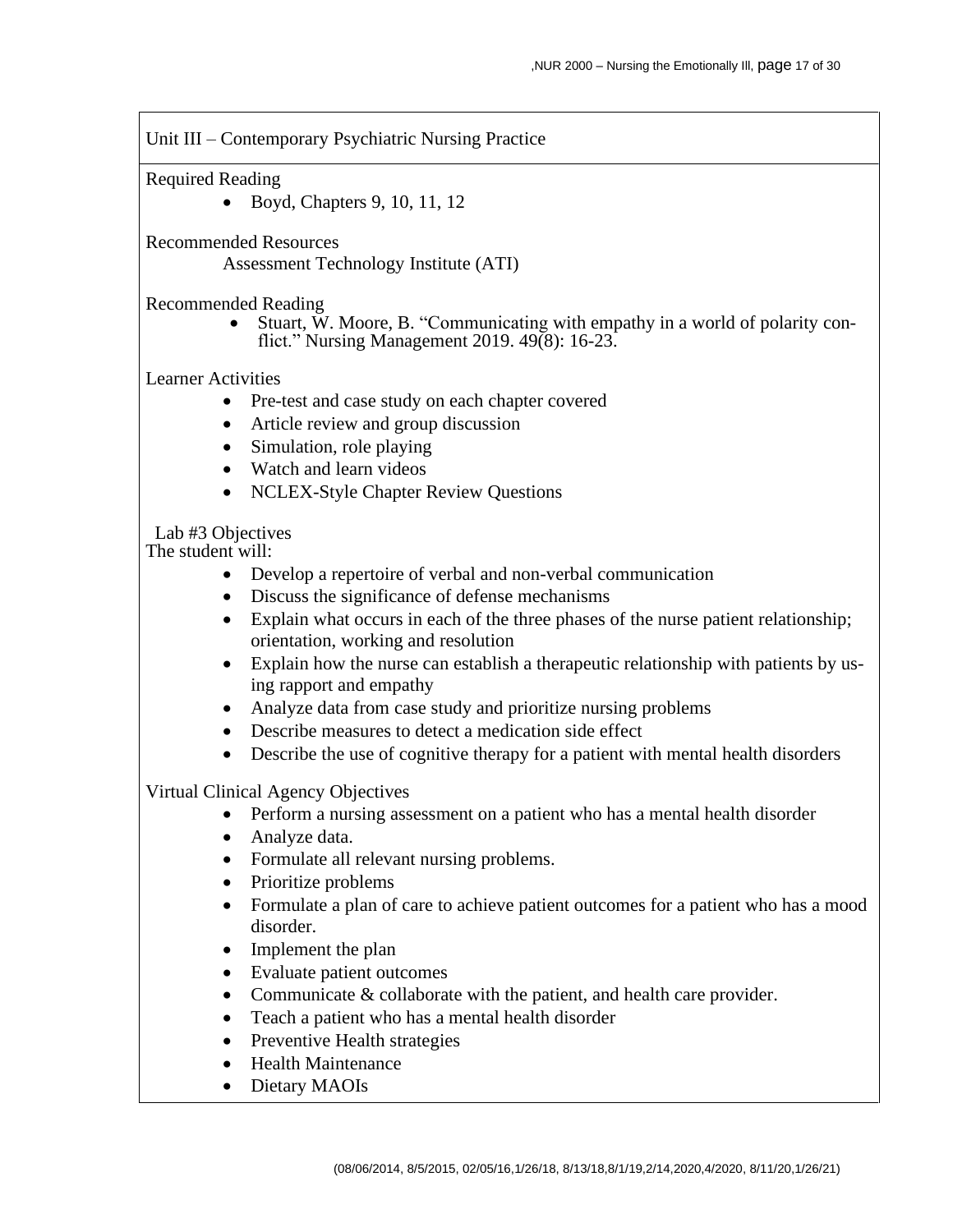# Unit III – Contemporary Psychiatric Nursing Practice

- Medication use
- Lifestyle modifications
- Incorporates National Patient Safety Goals into plan of care to ensure safe effective care delivery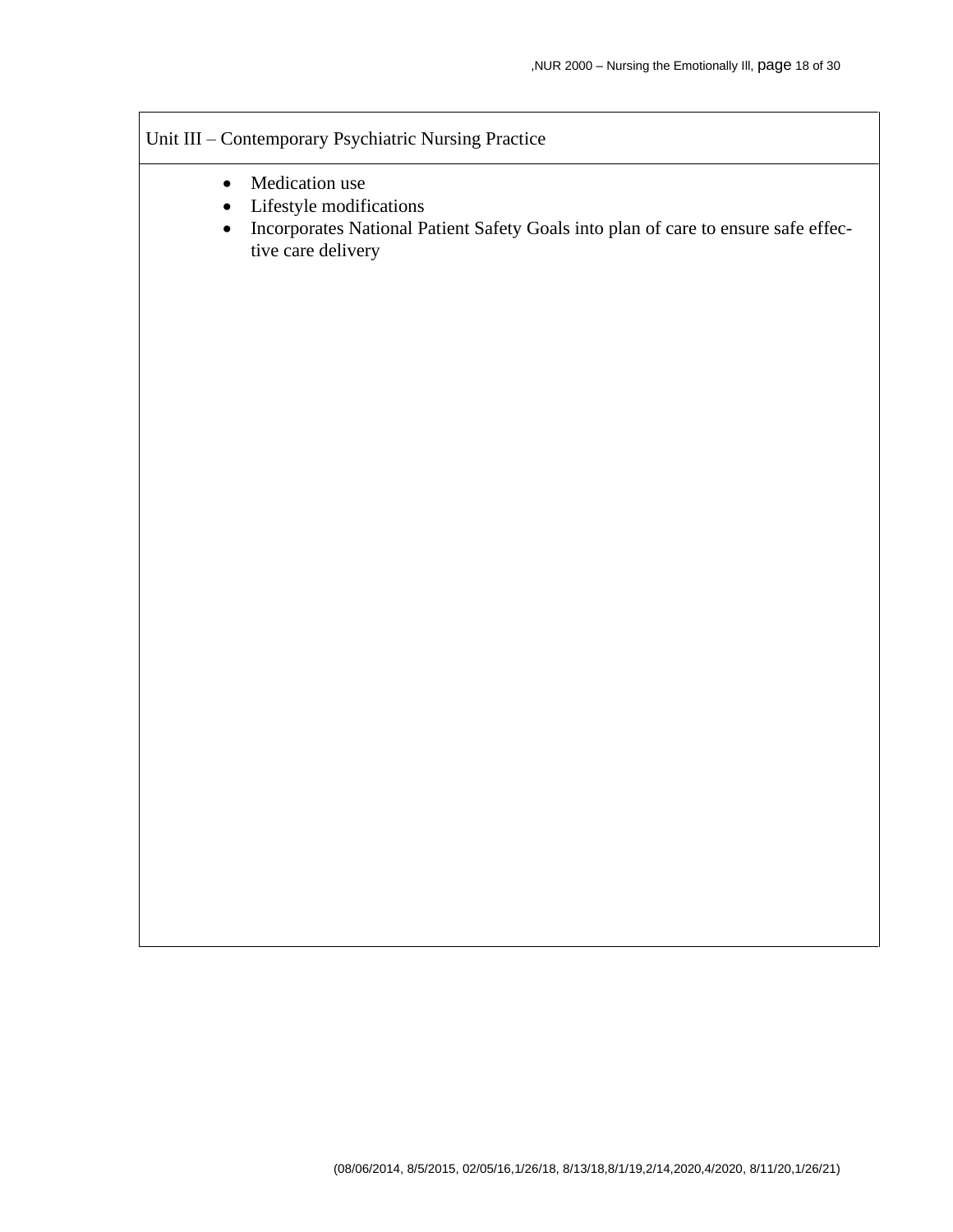#### UNIT V – Prevention of Mental Disorders

Content/ Virtual Lecture Discussion

- Stress and Mental Health
- Management of Anger, Aggression and Violence
- Crisis, Loss, Grief, Response, Bereavement and Disaster management
- Suicide Prevention: Screening, Assessment, Intervention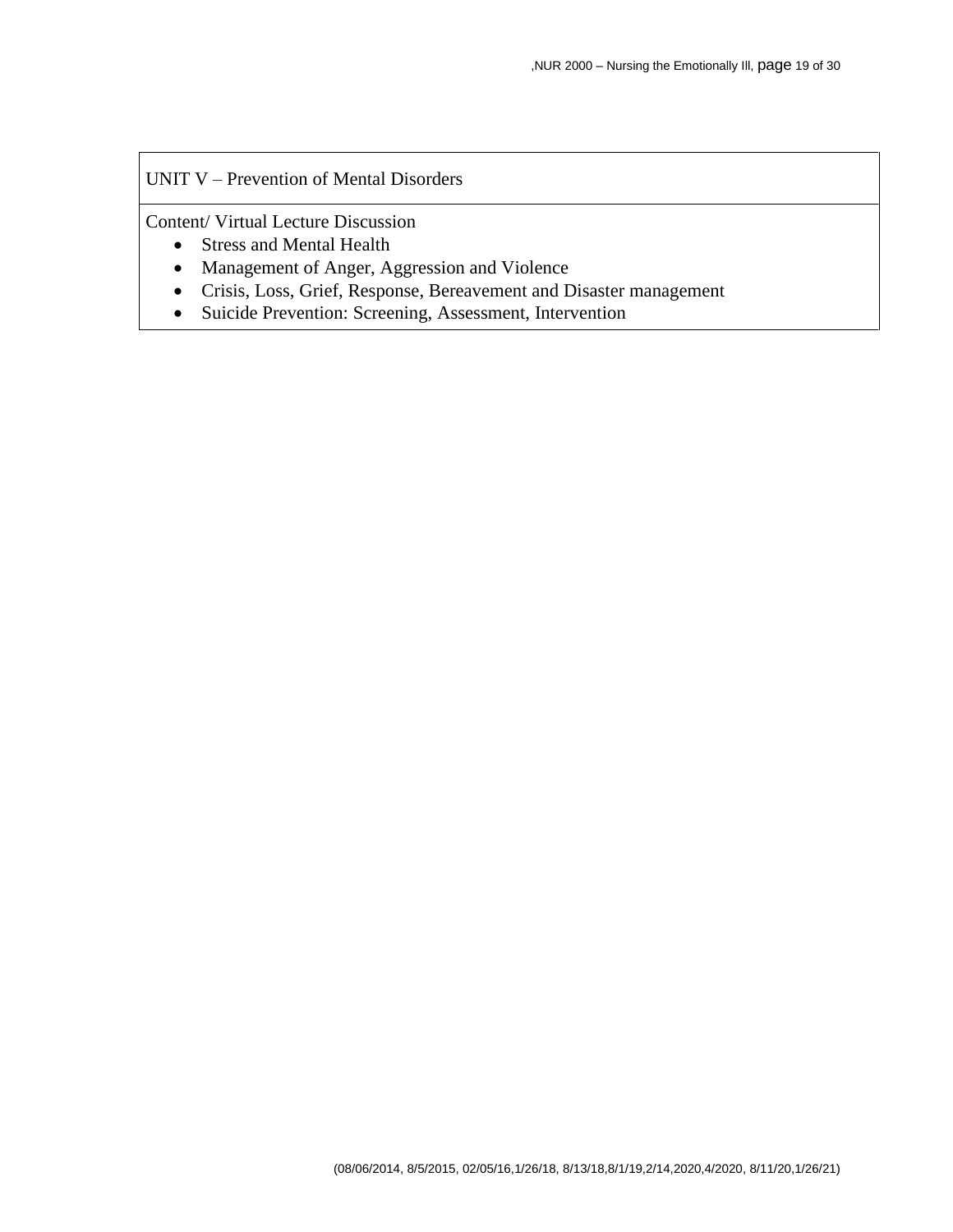| UNIT V – Prevention of Mental Disorders                                                                                                                                                                                                                                                                                                |                                                                                                                                                                                                                                                                                                                                                                                                                                                                                                                                                                                                                                                                                                                             |  |  |
|----------------------------------------------------------------------------------------------------------------------------------------------------------------------------------------------------------------------------------------------------------------------------------------------------------------------------------------|-----------------------------------------------------------------------------------------------------------------------------------------------------------------------------------------------------------------------------------------------------------------------------------------------------------------------------------------------------------------------------------------------------------------------------------------------------------------------------------------------------------------------------------------------------------------------------------------------------------------------------------------------------------------------------------------------------------------------------|--|--|
| Overview of aggression<br>- Definitions<br>o Aggression<br>Hostility<br>O<br>Anger<br>O<br>Passivity<br>$\circ$<br>Assertiveness<br>$\circ$<br>- Pathophysiology<br>- Etiological factors R/T disorders of<br>aggression<br>o Genetic/biochemical<br>o Psychological<br>○ Socio-cultural<br>• Factors affecting the development of ag- | • Assessment<br>- Nursing history<br>- Physical assessment<br>- Diagnostic tests<br><b>Nursing Priority Problems</b><br>- Risk for other directed violence<br>- Self-mutilation<br>- Ineffective coping.<br>- Compromised family coping<br>- Ineffective sexuality patterns<br>- Ineffective role performance<br>Planning<br>- Expected outcome criteria<br>- Health promotion activities<br>- Therapeutic interventions<br>- Legal/ethical considerations<br>- Cultural considerations<br>Implementation – Independent activities<br>- Health promotion/teaching<br>o Anger management strategies<br>o Behavior modification<br>$\circ$ Support groups<br>$\circ$ Follow-up care<br>Implementation – Collaborative activi- |  |  |
| gressive disorders<br>$-$ Age<br>- Gender<br>- Culture<br>- Environment<br>- Support network                                                                                                                                                                                                                                           | ties<br>- Medications<br>o Anti-psychotics<br>o Anti-depressants<br>o Anti-anxiety needs<br>- Procedures/treatments<br>o Restraint<br>o Seclusion<br>o Behavioral management<br>- Anger control<br>- Referrals/community resources<br>Evaluation<br>- Evaluation of outcome criteria<br>- Revision of plan                                                                                                                                                                                                                                                                                                                                                                                                                  |  |  |

Related Learner Experiences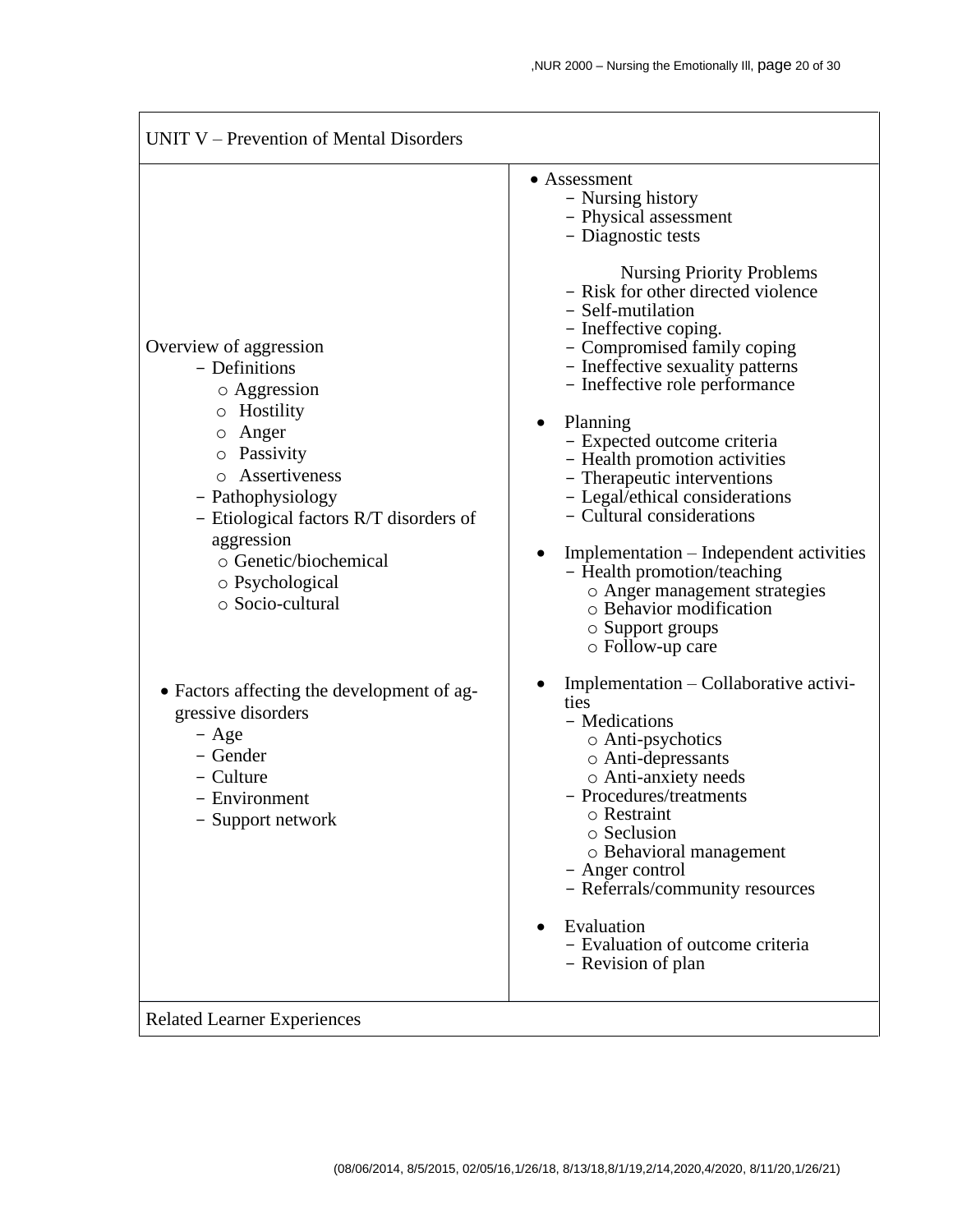UNIT V – Prevention of Mental Disorders

Required Reading: Boyd, Chapters 19, 21

Recommended Resources: Assessment Technology Institute (ATI)

Recommended Reading

- Gattullo, B. & McDevitt, D. "Anxiety and depression in patients with diabetes." Nursing Made Incredibly Easy. 2019; 17(5): 9-12
- McDevitt, D. & McDevitt, M. "Beyond the shield: promoting mental health for law enforcement." Nursing 2020. 2020; 50(6): 62-65
- Murphy Smith, E. "Suicide: A growing public health concern." Nursing Made Incredibly Easy. 2017; 15(4): 20-16.
- Murphy Smith, E. "Suicide risk assessment and prevention." Nursing Management: The Journal of Excellence in Nursing Leadership. 2018; 49(11): 22-29

## Learner Activities

- Discuss the concept of stress as it relates to mental health/ and mental illness
- Pre-test and case study on each chapter covered
- Watch and learn videos
- NCLEX-Style Chapter Review Questions
- Analyze data from case study and prioritize nursing problem
- Discuss the concept of stress as it relates to mental health and mental illness
- Explore differences between healthy and maladaptive styles of anger
- Differentiate acute stress from chronic stress
- Explain the role of coping and adaptation in maintaining and promoting mental health
- Apply critical thinking skills to the nursing process for person experiencing stress
- Explore difference between healthy and maladaptive styles of anger
- Generate options for responding to the expression of anger, aggression, and violent behaviors in clinical nursing practice
- Describe the types of crisis and losses
- Evaluate the effects of the crisis, loss, or disaster experience on lifestyle and survival
- Identify suicide as a major mental health problem in the United States
- Define suicide, suicidality, suicide attempt, parasuicide, and suicidal ideation
- Describe population groups that have high rates of suicide
- Describe evidenced-based interventions used to reduce imminent and ongoing suicide risk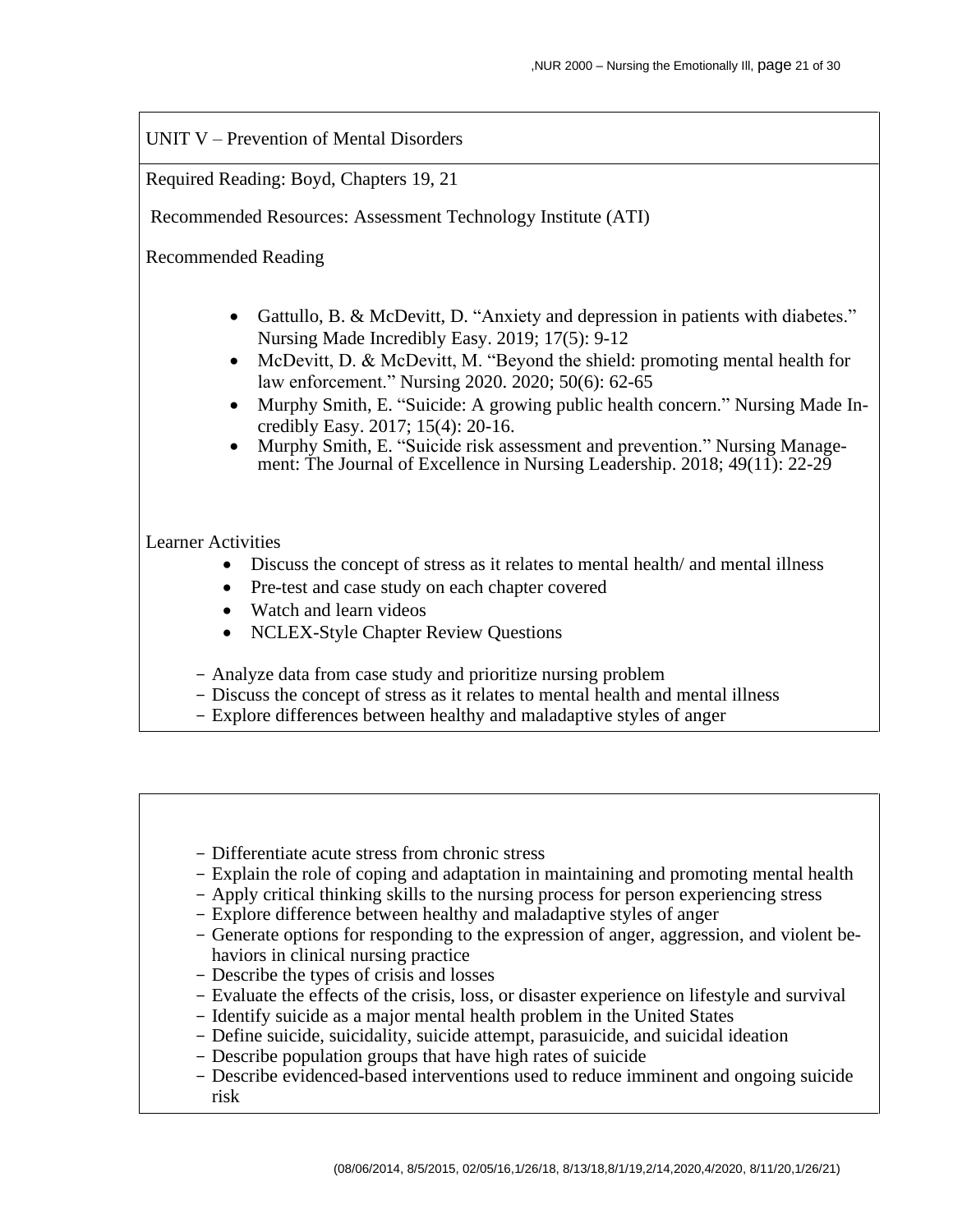- Explain the importance of documentation and reporting when caring for patients who may be at risk of suicide
- Describe measures to prevent self-mutilation, impulsivity and manipulation
- Develop a comprehensive plan of care for a borderline personality disorder patient.
- Describe the use of cognitive therapy with a patient who has borderline personality disorder

Lab #4

The student will

- Identify manifestations of anger, aggression and violence
- Analyze data from case study and prioritize nursing problem
- Discuss the concept of stress as it relates to mental health and mental illness
- Explore differences between healthy and maladaptive styles of anger
- Evaluate the effects of the crisis, loss, or disaster experience on lifestyle and survival
- Identify suicide as a major mental health problem in the United States
- Develop a comprehensive plan of care for patients with these mental health disorders

#### Virtual Clinical Setting

The student will

- Perform a nursing assessment on a patient who has anxiety management disorder
- Analyze data
- Formulate all relevant nursing problems for a patient who is experiencing stress, anger aggression, violence, patients in crisis, loss, grief, bereavement, disaster management, and suicide prevention
- Prioritize nursing problems
- Formulate a plan to achieve patient outcomes
- Implement the plan
- Evaluate patient outcome
- Communicate & collaborate with patient and healthcare team
- Teach patients
- Preventive health care strategies
- Health maintenance
- Dietary
- Medications
- Lifestyle modifications
- Incorporates National Patient Safety Goals into the plan of care in order to ensure safe effective care delivery.

UNIT VI – Care and Recovery for Persons with Psychiatric Disorders

Content/Lecture Discussion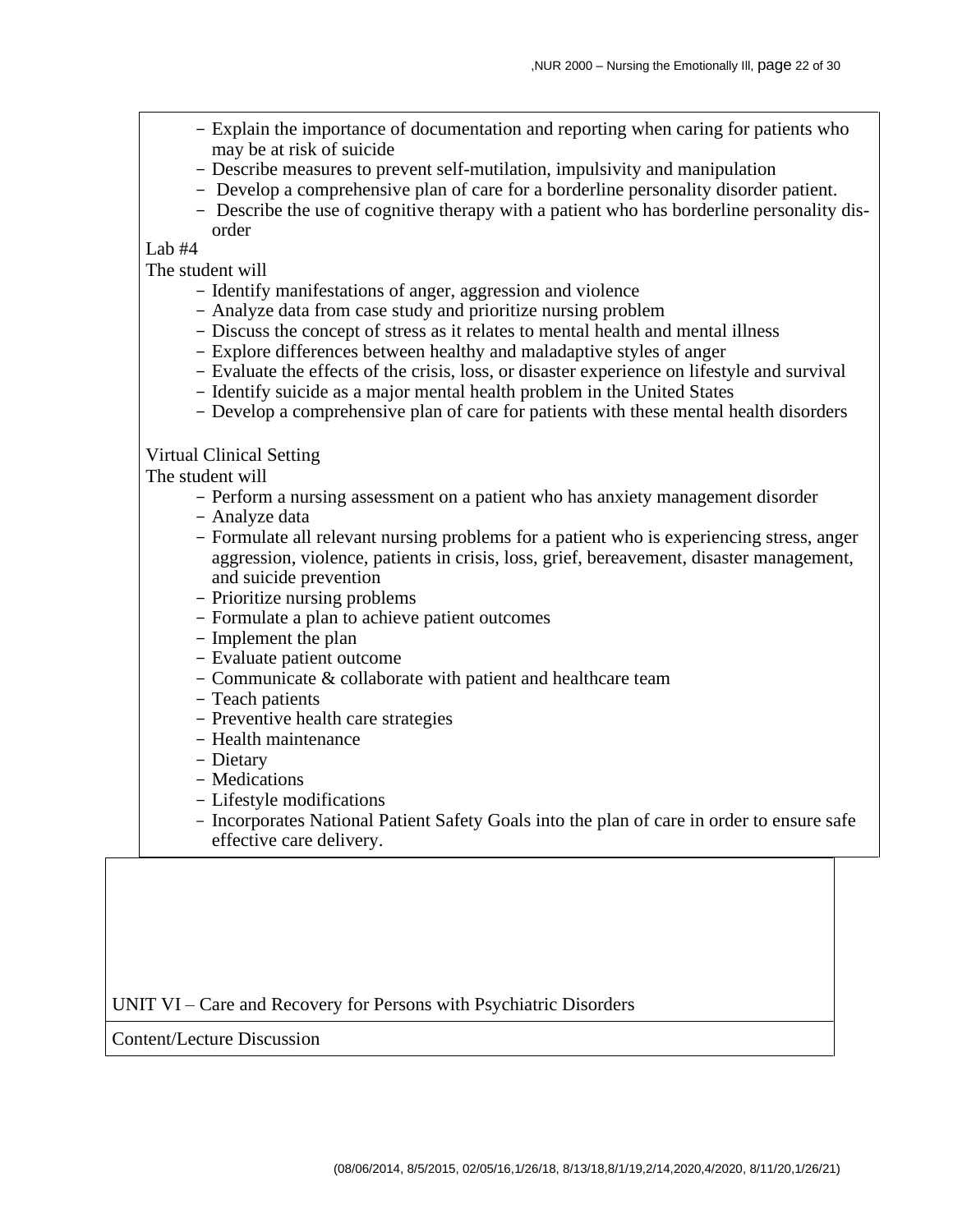| • Overview<br>• Schizophrenia and Related Disorders<br>• Depression: Management of Depressive Moods and Suicid-<br>al Behavior<br>• Bipolar Disorders: Management of mood lability<br>• Anxiety Disorders<br>• Obsessive Compulsive and Related Disorders<br>• Trauma and Stress Related Disorders<br>• Personality Disorders<br>• Addiction and Substance-Related Disorders<br>• Eating Disorders: Management of Eating and Weight<br>• Somatic Symptom and Related Disorders<br>- Definition<br>- Pathophysiology<br>- Etiological factors<br>- Classifications<br>o Paranoid<br>○ Disorganized<br>o Catatonic<br>o Undifferentiated<br>o Residual<br>- Complications<br>o Water intoxication<br>o Neuroleptic malignant syndrome<br>o Extrapyramidal side effects<br>o Agranulocytosis<br>Depression: Management of Depressive Moods and Sui-<br>cidal Behavior<br>• Related Factors<br>$-$ Age<br>- Support network<br>- GAF/ chronicity<br>- Trans-cultural considerations<br>$\bullet$ Assessment<br>- Nursing history<br>- Mental status exam<br>$\circ$ Positive symptoms<br>o Negative symptoms<br>- Diagnostic tests/lab tests<br>o Neuroanatomical studies<br>o Psychological testing<br>• Nursing Priority Problems<br>- Disturbed thought processes<br>- Disturbed sensory perception<br>- Decisional conflict<br>- Ineffective management of therapeutic regimen<br>- Impaired social interaction<br>- Impaired verbal communication<br>Disturbed personal identity<br>Overview | Planning<br>- Expected outcome cri-<br>NUR 2000 - Nursing the Endmonally III, page 23 of 30<br>- Health promotion ac-<br>tivities<br>- Therapeutic interven-<br>tions<br>- Legal/Ethical implica-<br>tions<br>Implementation – Inde-<br>pendent activities<br>Health promotion<br>Implementation $-$ Col-<br>laborative activities<br>Medications<br>Traditional anti-psychotics<br>Atypical anti-psychotics<br>Anti-cholinergic/anti-<br>Parkinson medications.<br>Procedures/treatments<br>Electroconvulsive therapy<br>Acute phase<br>Rehabilitation phase<br>Referrals/community re-<br>sources<br>Discharge planning<br>Day hospital<br>Case management<br>Long-term placement<br>Domiciliary care<br><b>Trans-cultural considerations</b><br><b>Evaluation of outcomes</b> |
|-----------------------------------------------------------------------------------------------------------------------------------------------------------------------------------------------------------------------------------------------------------------------------------------------------------------------------------------------------------------------------------------------------------------------------------------------------------------------------------------------------------------------------------------------------------------------------------------------------------------------------------------------------------------------------------------------------------------------------------------------------------------------------------------------------------------------------------------------------------------------------------------------------------------------------------------------------------------------------------------------------------------------------------------------------------------------------------------------------------------------------------------------------------------------------------------------------------------------------------------------------------------------------------------------------------------------------------------------------------------------------------------------------------------------------------------------------------------------------------------------|----------------------------------------------------------------------------------------------------------------------------------------------------------------------------------------------------------------------------------------------------------------------------------------------------------------------------------------------------------------------------------------------------------------------------------------------------------------------------------------------------------------------------------------------------------------------------------------------------------------------------------------------------------------------------------------------------------------------------------------------------------------------------------|
| • Overview<br>- Define anxiety<br>- Describe levels/stages of anxiety                                                                                                                                                                                                                                                                                                                                                                                                                                                                                                                                                                                                                                                                                                                                                                                                                                                                                                                                                                                                                                                                                                                                                                                                                                                                                                                                                                                                                         |                                                                                                                                                                                                                                                                                                                                                                                                                                                                                                                                                                                                                                                                                                                                                                                  |
| • Classifications<br>- Phobias                                                                                                                                                                                                                                                                                                                                                                                                                                                                                                                                                                                                                                                                                                                                                                                                                                                                                                                                                                                                                                                                                                                                                                                                                                                                                                                                                                                                                                                                |                                                                                                                                                                                                                                                                                                                                                                                                                                                                                                                                                                                                                                                                                                                                                                                  |

- Obsessive-compulsive disorder
- Panic disorder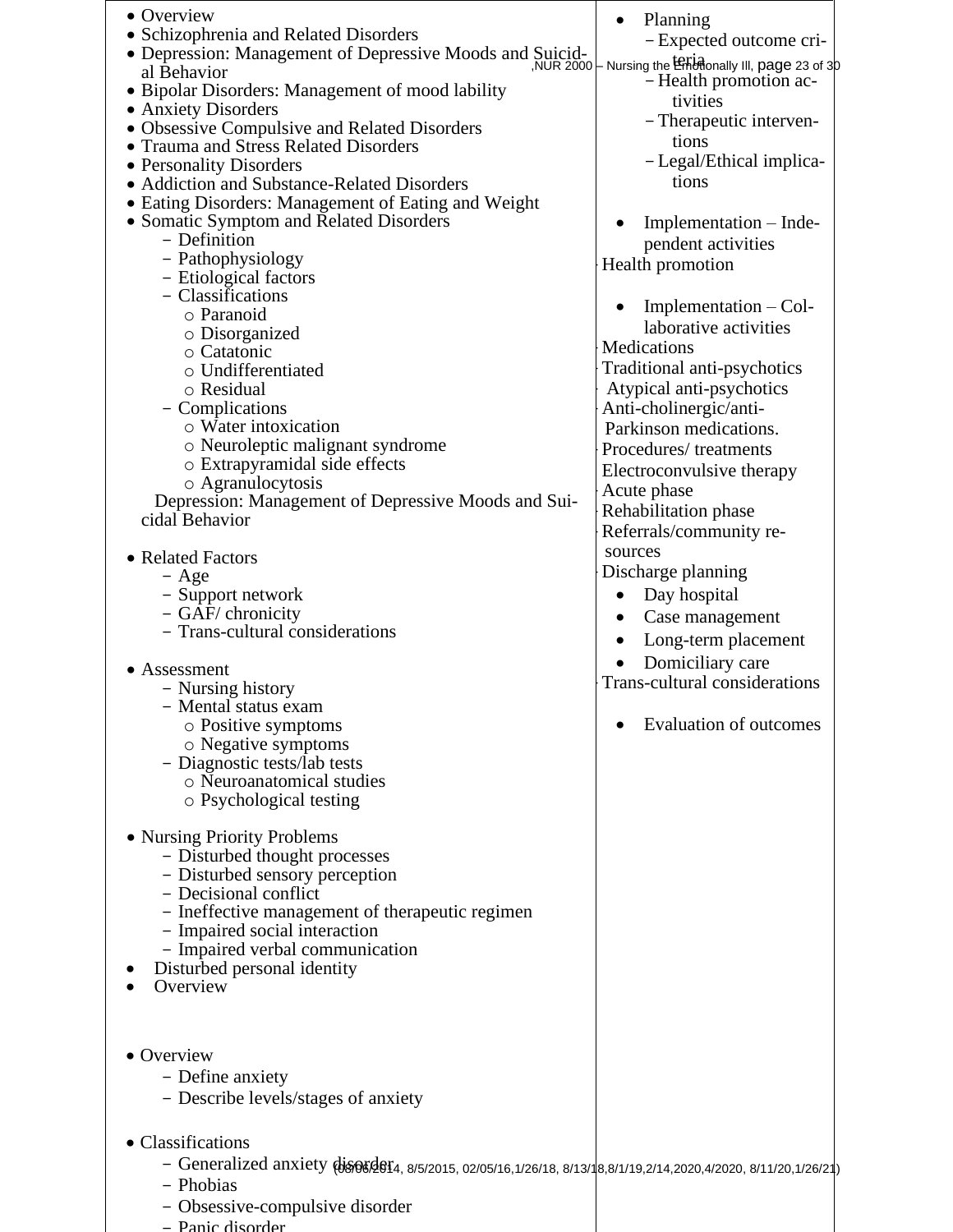Related Learner Experiences

#### Required Reading

• Boyd, Chapters 22, 23, 24, 25, 26, 27, 28, 29, 30, 31, 32

Recommended Resources

Assessment Technology Institute (ATI)

## Recommended Reading

• Gattullo, B. & McDevitt, D. "Anxiety and depression in patients with diabetes." Nursing Made Incredibly Easy. 2019;17(5):9-12

## Learner Activities

- Assessment Technology Institute (ATI)
- Pre-test and case study on each chapter covered
- Article review and group discussion
- Simulation, role playing
- Watch and learn videos
- NCLEX-Style Chapter Review Questions

# Lab  $#5$

The student will:

- Identify manifestations of various mental health disorders
- Analyze data from case study and prioritize nursing problem
- Describe measures to detect anti-depressant medication side effects
- Develop a comprehensive plan of care for a depressed patient.
- Present AA reflection paper to class.
- Identify manifestations of anorexia
- Analyze data from case study and prioritize nursing priority problems
- Describe measures to prevent purging by an eating disorder patient
- Develop a comprehensive plan of care for an anorexic patient.
- Describe the use of cognitive therapy for an eating disorder patient

## Virtual Clinical Setting

- Utilizing VSIMS, conduct a nursing assessment on patients with various mental health disorders
- Analyze data
- Formulate nursing problem related to anxiety disorders
- Prioritize nursing problems
- Formulate a plan to achieve patient outcomes
- Implement the plan
- Evaluate patient outcomes
- Communicate and collaborate with patient and healthcare team
- Teach anxiety disorder patients
	- Prevention health strategies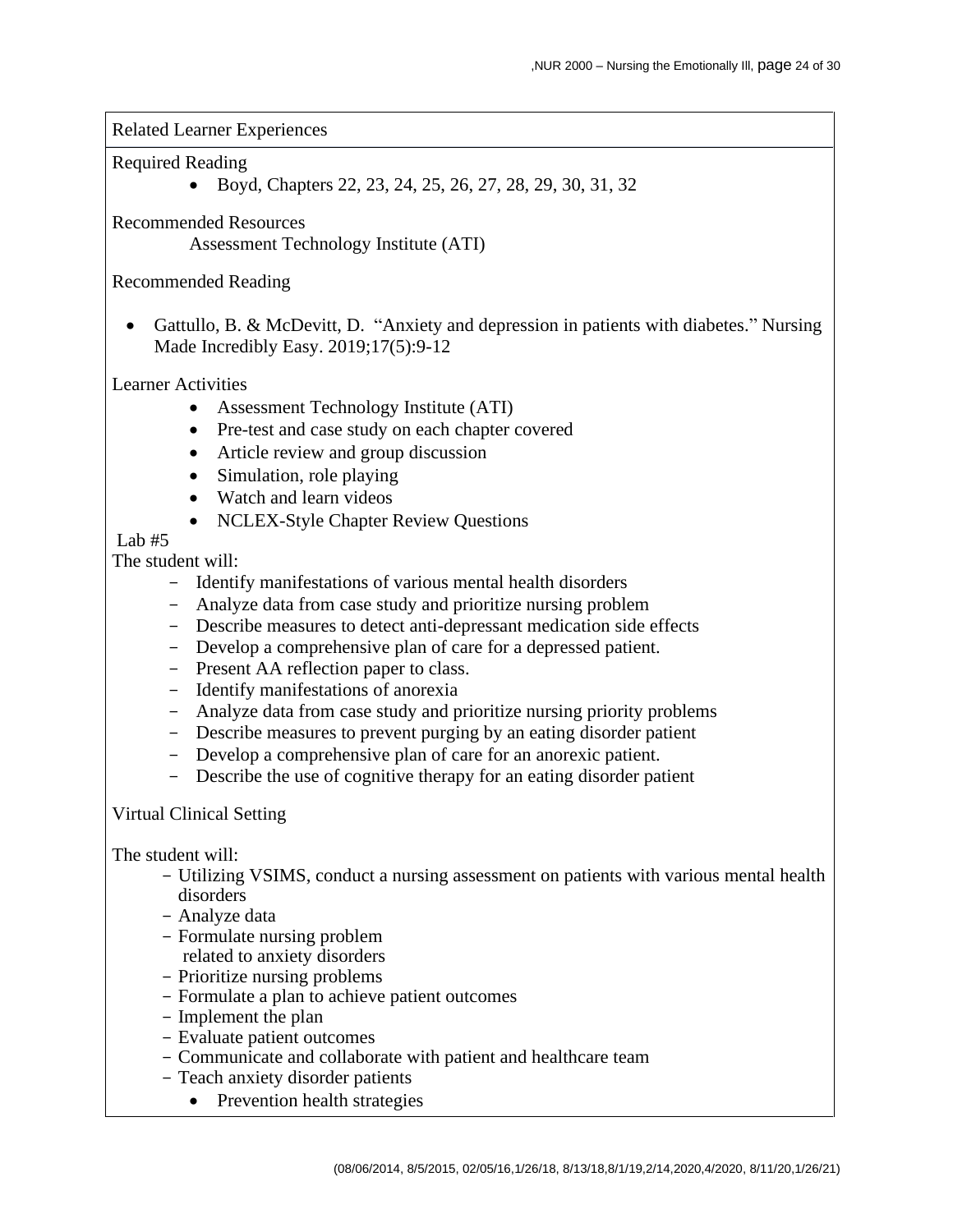- Health maintenance
- Dietary
- Medication use
- Lifestyle modifications
- Incorporates National Patient Safety Goals into the plan of care in order to ensure safe effective care delivery.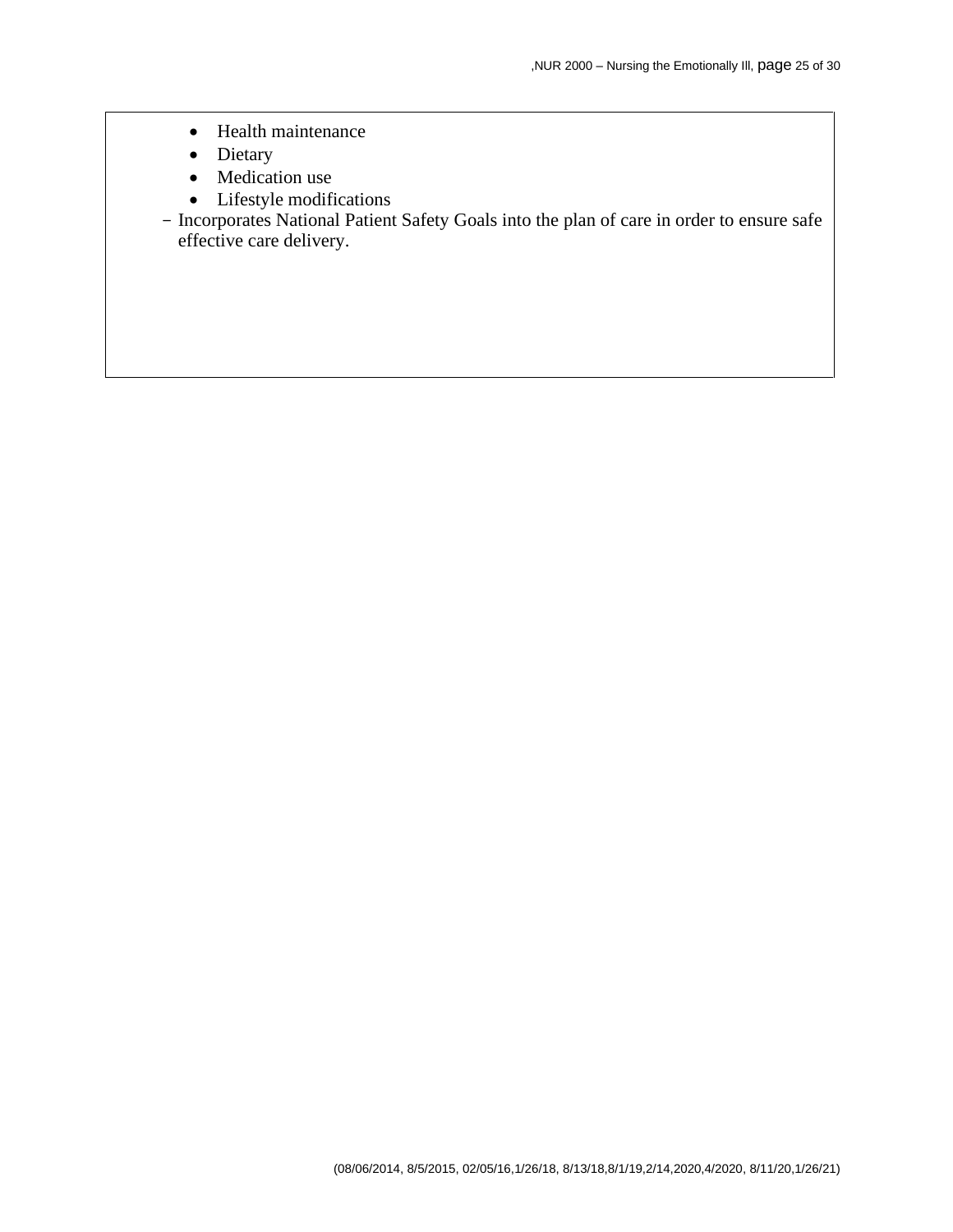#### UNIT VIII – Care of Older Adults Content/Virtual Lecture Discussion • Mental Health Assessment of Older Adults • Neurocognitive Disorders • Overview - Definition o Mental Health and the Older Adult o Death and Grief and Loss o Cognition, o Delirium o Neurocognitive Disorders - Pathophysiology of Neurocognitive Disorders and Delirium • Etiological factors: - Cerebral atherosclerosis - Alcoholism/substance abuse - Trauma - Infection/fever - Parkinson's - Neurocognitive Disorders • Complications - Injury - Caregivers stress - Institutional care • Factors related to delirium/dementia - Age - Genetic/biochemical - Psychological - Societal attitudes - Cultural considerations • Assessment - Physical - Emotional - Behavioral - Social - Cultural • Nursing Priority Problems - Acute confusion - Chronic confusion - Impaired memory - Caregiver role strain - Wandering • Planning - Expected outcome criteria - Therapeutic interventions - Health promotion activities - Legal/ethical implications of care • Collaborative activities - Procedures/treatments o Physical needs o Safety needs o Structured environment o Socialization needs o Self-esteem needs - Medication therapy o Neurocognitive Disorders o Anti-psychotics - Health teaching o Physical/protective measures - Discharge planning, follow up care - Referrals/community resources (support groups, day programs) - Trans-cultural considerations • Evaluation - Evaluation of outcome criteria - Revision of plan

Related Learner Experiences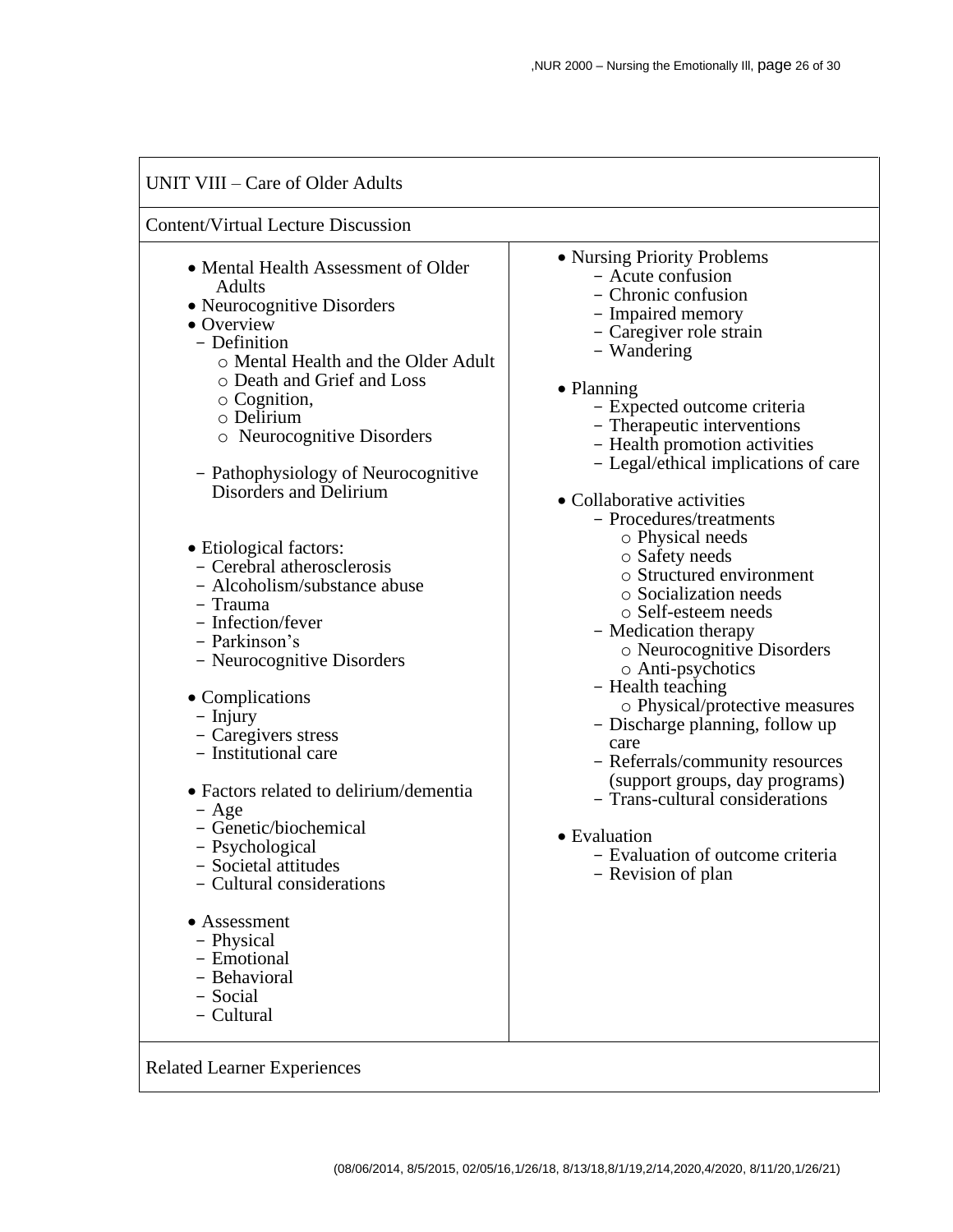UNIT VIII – Care of Older Adults

Required Reading

• Boyd, Chapter 38

Recommended Resources

Assessment Technology Institute (ATI)

Recommended Reading

• Volland, J; Fisher, A; Drexler, D. "Preventing and identifying hospitalacquired delirum." Nursing. January 2020. 50(1): 32-37

Learner Activities

- Pre-test and case study on each chapter covered
- Article review and group discussion
- Virtual Simulations, role playing
- Watch and learn videos
- NCLEX-Style Chapter Review Questions

Lab # 6 Objectives

The student will:

- Compare changes in normal aging with those associated with mental health problems in older adults
- Select various techniques in assessing older adults who have mental health problems
- Delineate important areas of assessment in the geropsychiatric nursing assessment
- Distinguish the clinical characteristics, onset, and course of delirium and dementia
- Discuss the nursing care of persons with delirium and dementia

Virtual/Agency Objectives

- Perform a nursing assessment on a patient who has a neurocognitive disorder
- Analyze data
- Formulate priority nursing problems
- Formulate a plan of care to achieve patient outcomes
- Implement the plan of care
- Evaluate patient outcomes
- Communicate and collaborate with patient, and healthcare team
- Teach patients
- Preventive health strategies
- Health maintenance
- Dietary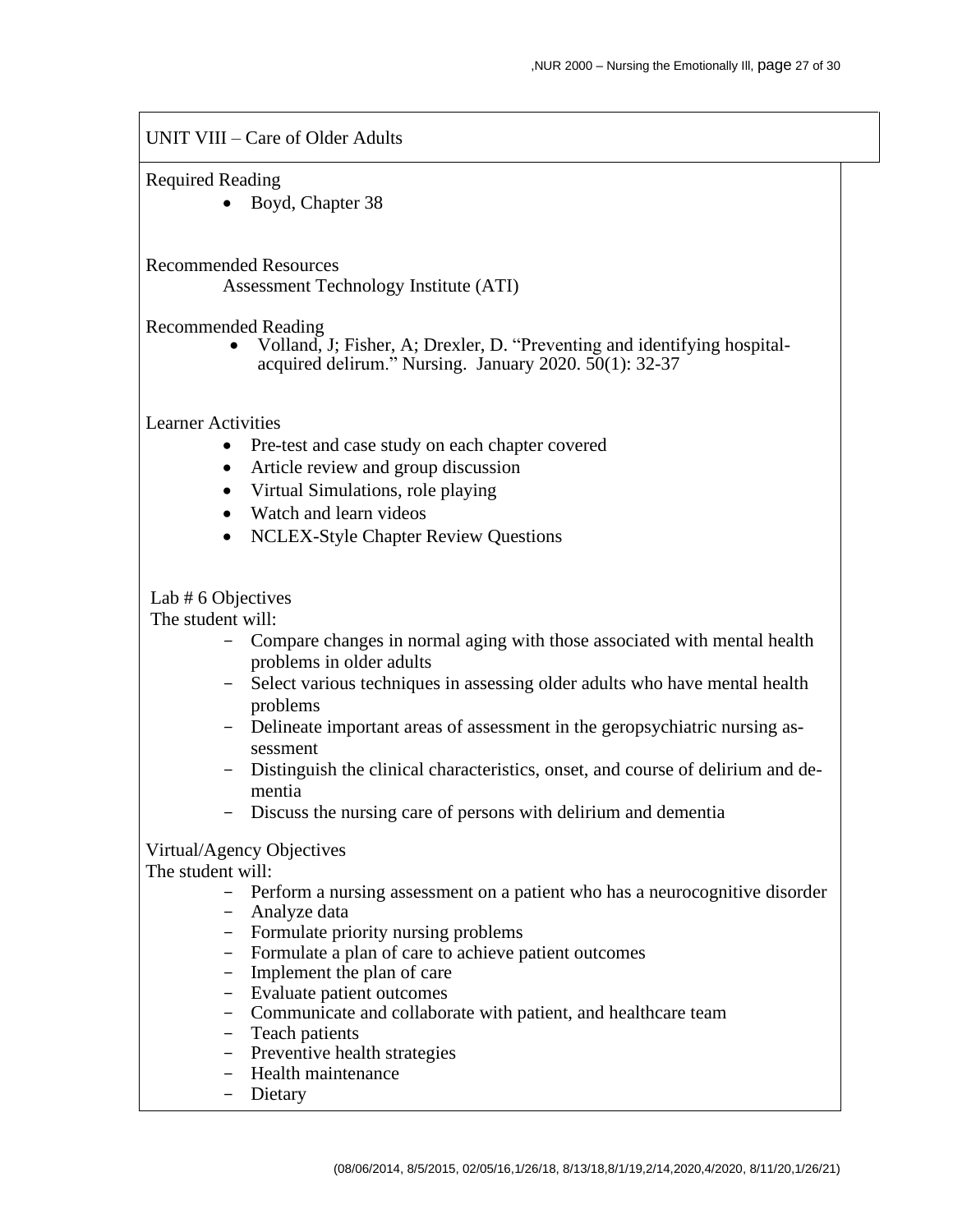## UNIT VIII – Care of Older Adults

- Medications
- Lifestyle modifications
- Incorporates National Patient Safety Goals into the plan of care in order to ensure safe effective care delivery.

| Unit IX- Care of Special Populations                                                                                   |                                                                                                                                            |
|------------------------------------------------------------------------------------------------------------------------|--------------------------------------------------------------------------------------------------------------------------------------------|
| Content/Lecture Discussion                                                                                             |                                                                                                                                            |
| $\bullet$ Overview<br>• Intimate Partner Violence<br>• Psychological Abuse<br>• Sexual Assault<br>• Child Maltreatment | $\bullet$ Elder Abuse<br>• Cycle of Violence<br>• Lethality Assessment Tools<br><b>History</b> and Physical<br>• Psychoeducation Checklist |
| <b>Related Learner Experiences</b>                                                                                     |                                                                                                                                            |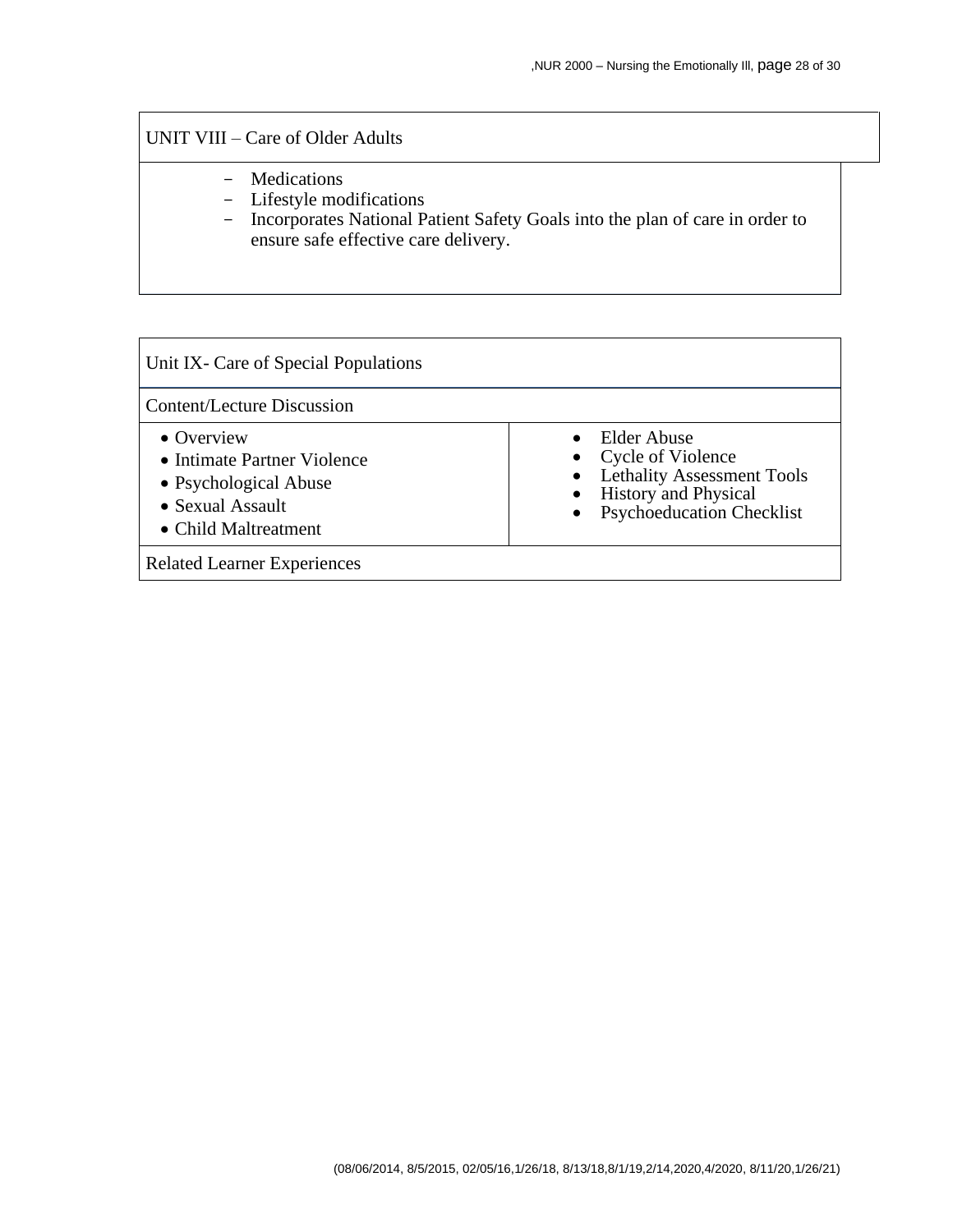Unit IX- Care of Special Populations

Required Reading

- Boyd, Chapter 41

Recommended Resources ATI

Recommended Reading

• Perkins, A. "The red flags of child abuse." Nursing Made Incredibly Easy. March/April 2018. 16(2): 34-41.

Learner Activities

- Pretest and case study on each chapter covered
- Article review and group discussion
- Simulations, role-playing
- Watch and learn videos
- NCLEX-Style Chapter Review Questions

Lab # 6 Objectives

The student will:

- Describe types of violence and abuse, including intimate partner violence (IPV), stalking, rape, and sexual assault, child maltreatment, and elder abuse
- Analyze data from case study and prioritize nursing problems
- Define selected theories of violence
- Interpret various lethality assessment tools
- Discuss the formation of a therapeutic relationship with a victim of violence
- Formulate a comprehensive plan of care for a survivor of violence and abuse
- Identify teaching strategies for patients who are survivors of violence and abuse
- Describe treatment for perpetrators of abuse and violence

#### Virtual Agency Objectives

- Perform a nursing assessment on a patient who is a survivor of violence /or abuse
- Analyze data
- Formulate relevant nursing problems for a patient with a survivor of violence or abuse
- Prioritize nursing problems
- Formulate plan to achieve optimum patient outcomes
- Implement the plan
- Evaluate patient outcomes
- Communicate & collaborate with the patient and healthcare team
- Educate a patient who is a survivor of violence /or abuse